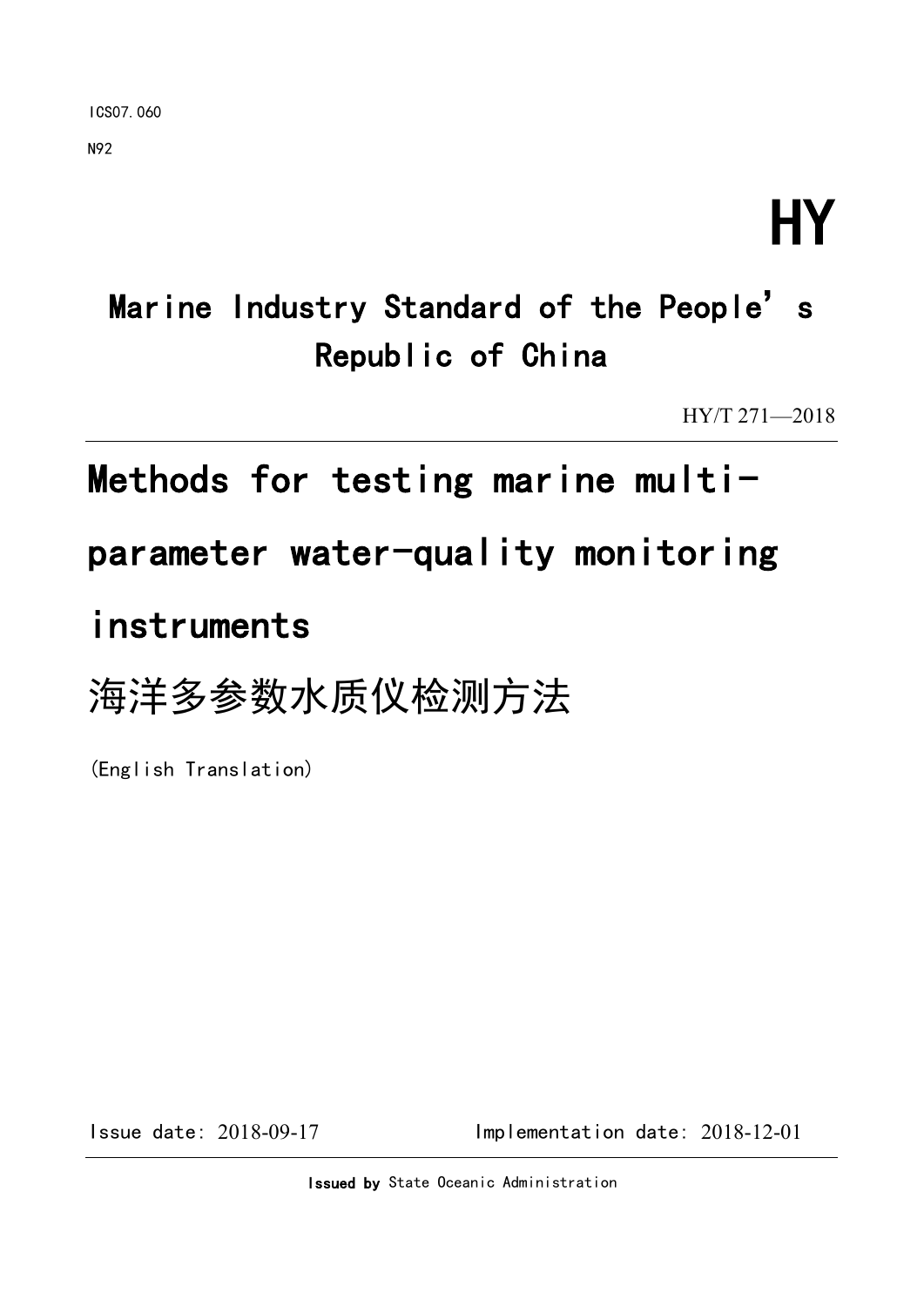# <span id="page-1-0"></span>Table of contents

| 1       |
|---------|
| 2       |
| 3       |
| 4       |
| 4 1     |
| 4.2     |
| 5       |
| 6       |
| 7       |
| 8       |
| 8.1     |
| 82      |
| 9       |
|         |
| Annex B |
|         |
|         |
|         |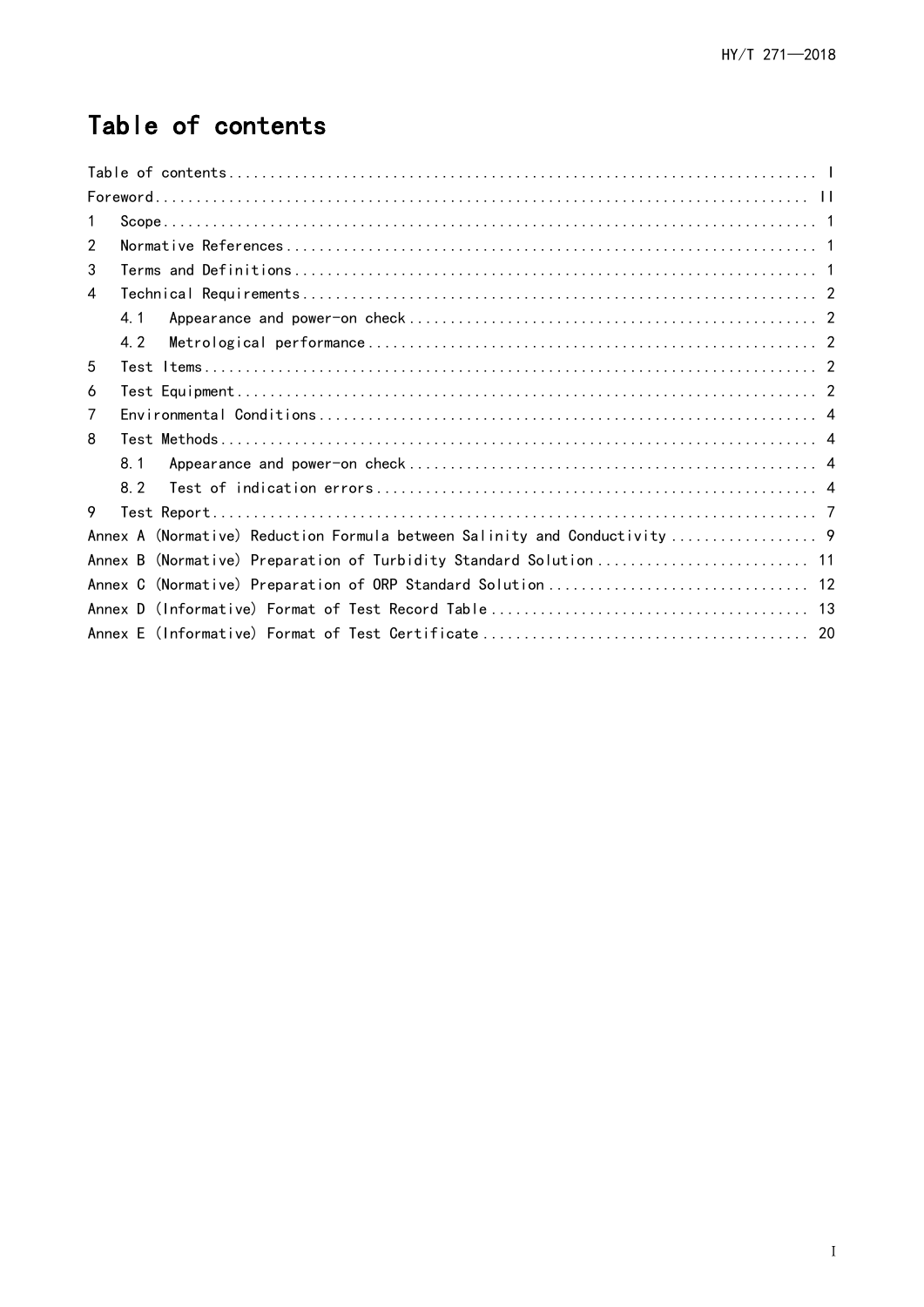# <span id="page-2-0"></span>Foreword

SAC/TC 283 is in charge of this English translation. In the case of any doubt about the contents of the English translation, the Chinese original shall be considered authoritative. This standard is drafted in accordance with the rules given in GB/T 1.1-2009.

This standard was proposed and drafted by the National Center of Ocean Standards and Metrology, Nankai University, and prepared by the Technical Committee SAC/TC 283 ocean.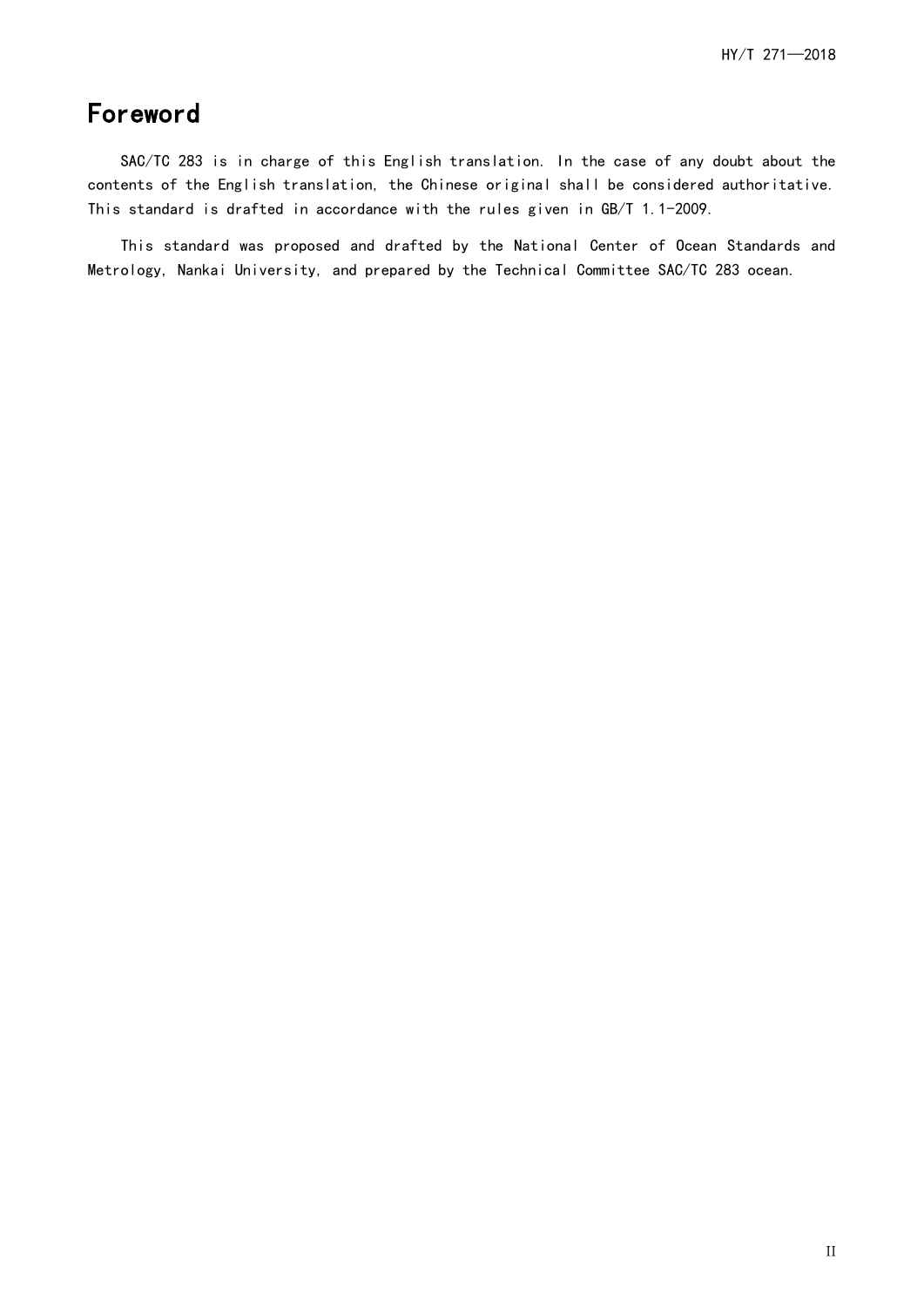# Methods for testing marine multi-parameter waterquality monitoring instruments

#### <span id="page-3-0"></span>1 Scope

This standard specifies the technical requirements of marine multi-parameter water-quality monitoring instruments (hereinafter referred to as "water-quality monitoring instrument"), and the test items, test equipment and test methods of water-quality monitoring instruments.

This standard is applicable to the testing of the water-quality monitoring instrument and its matching sensors.

#### <span id="page-3-1"></span>2 Normative References

The following normative documents contain provisions which, through reference in this text, constitute provisions of this standard. For dated references, subsequent amendments or revisions of any of these publications do not apply to this standard. However, parties to agreements based on this standard are encouraged to investigate the possibility of applying the most recent editions of the normative documents indicated below. The latest edition of the normative document referred to applies to undated references.

| GB 17378.4-2007 The specification for marine monitoring - Part 4: Seawater analysis |  |  |  |  |  |  |  |  |  |  |  |  |  |
|-------------------------------------------------------------------------------------|--|--|--|--|--|--|--|--|--|--|--|--|--|
|-------------------------------------------------------------------------------------|--|--|--|--|--|--|--|--|--|--|--|--|--|

- HY/T 096-2007 Test method of seawater dissolved oxygen analyzer
- HY/T 098-2007 Test method of seawater pH analyzer
- HY/T 100-2007 Test method of seawater turbidity analyzer
- HY/T 126-2009 Multiparameter water quality monitor
- HY/T 268-2018 Test method of ocean temperature measuring instrument
- JJF 1571-2016 Calibration specification for seawater turbidity analyzers
- JJG 763-2002 CTD measuring instrument

ASTM D1498 Standard test method for oxidation-reduction potential of water

UNESCO NO.39 Oceanographic science and technology literature of UNESCO: International oceanographic tables, Vol. 3

#### <span id="page-3-2"></span>3 Terms and Definitions

For the purpose of this document, the terms and definitions given in HY/T 008 and the following apply.

#### 3.1 Multi-parameter water-quality monitor

A device used for marine field measurement of multiple water-quality parameters such as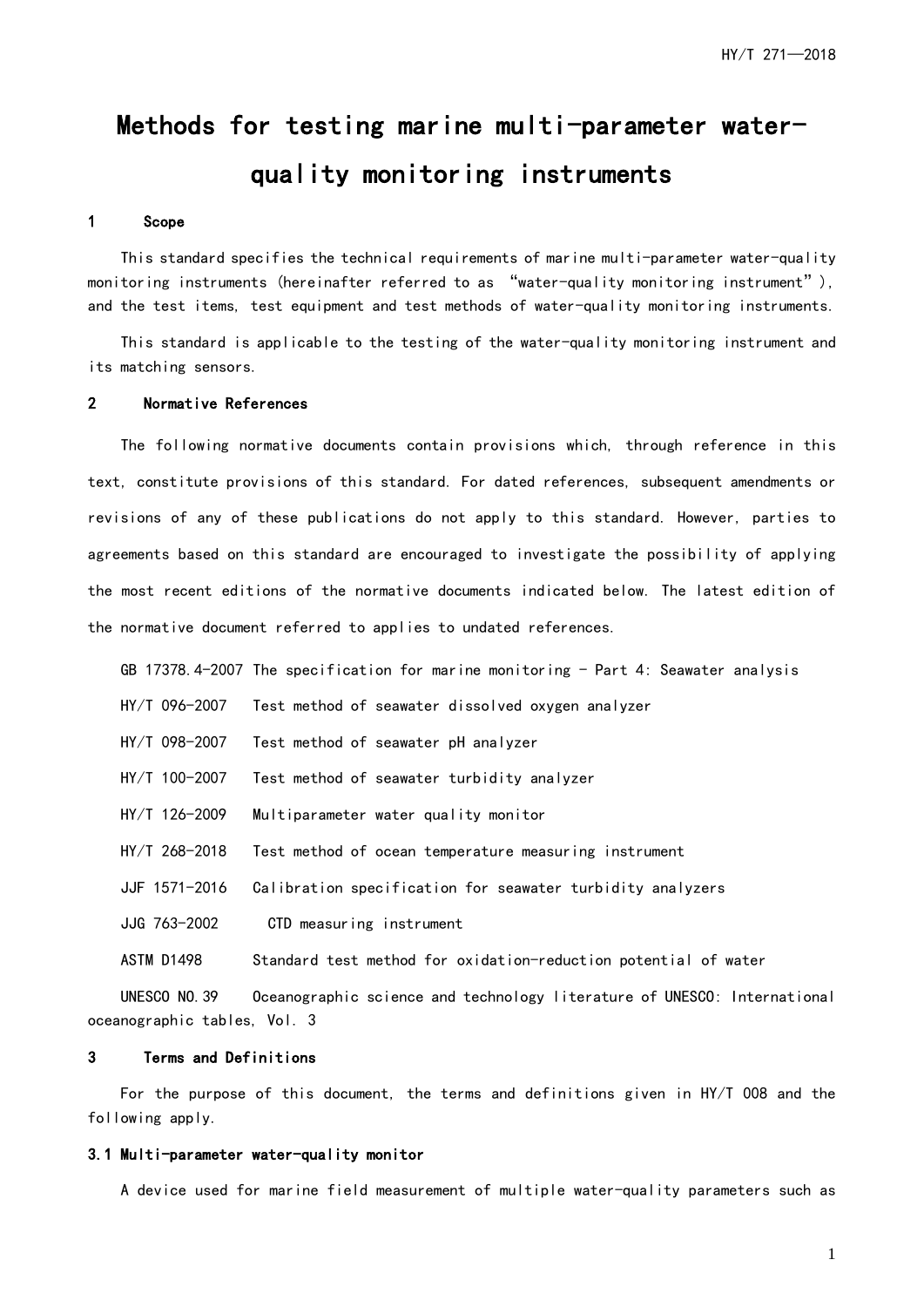seawater temperature, conductivity, dissolved oxygen (DO), pH, turbidity and oxidationreduction potential (ORP).

Note: Modify the HY/T 126-2009, Definition 3.1.

#### <span id="page-4-0"></span>4 Technical Requirements

#### <span id="page-4-1"></span>4.1 Appearance and power-on check

Appearance and power-on check requirements of the water-quality monitoring instrument are:

- a) The shell of the water-quality monitoring instrument, the paint coat and cladding layer of the surface shall have no evidence of obvious abrasion, rust corrosion, and the nameplate shall be clear and indicate specification and model, factory number, manufacturer and other information.
- b) The electrode leads connections of the water-quality monitor shall be reliable, and the fasteners and connectors shall not be loose.
- c) The accessories of the water-quality monitoring instrument shall be complete, including optical disks and technical documents.
- d) Sensors of the water-quality monitor shall be reliable, and shall work normally after being powered on.

#### <span id="page-4-2"></span>4.2 Metrological performance

The metrological performance indexes of conductivity and turbidity are added according to Table 1 from HY/T 126-2009. The metrological performance indexes of water-quality monitoring instrument are found in Table 1.

| Parameter                                                                            |                        | Maximum permissible error |                  |                  |  |  |  |  |
|--------------------------------------------------------------------------------------|------------------------|---------------------------|------------------|------------------|--|--|--|--|
|                                                                                      | Measurement range      | Level 1                   | Level 2          | Level 3          |  |  |  |  |
| Temperature                                                                          | $(0 \sim 35)$ °C       | $\pm$ 0.05 °C             | $\pm$ 0.1 °C     | $\pm$ 0.2 °C     |  |  |  |  |
| Conductivity                                                                         | $(0 \sim 65)$ mS/cm    | $\pm$ 0.08 mS/cm          | $\pm$ 0.17 mS/cm | $\pm$ 0.33 mS/cm |  |  |  |  |
| pH                                                                                   | $2^{\sim}12$           | $\pm$ 0.1                 | $\pm$ 0.2        | $\pm$ 0.3        |  |  |  |  |
| DO.                                                                                  | $(0 \sim 15)$ mg/L     | $\pm$ 0.2 mg/L            | $\pm$ 0.3 mg/L   | $\pm$ 0.5 mg/L   |  |  |  |  |
| Turbidity                                                                            | $(0 \sim 1000)$ NTU    | ± 5%                      | $±$ 10%          | $±$ 15%          |  |  |  |  |
| <b>ORP</b>                                                                           | $(-1000 \sim 1000)$ mV | ± 20 mV                   | $±$ 25 mV        | ± 30 mV          |  |  |  |  |
| Note: Convert between conductivity and salinity according to the formula in Annex A. |                        |                           |                  |                  |  |  |  |  |

Table 1 Metrological Performance of Water-quality Monitor

#### <span id="page-4-3"></span>5 Test Items

The test items of the water-quality monitoring instrument are:

- a) Appearance inspection.
- b) Indication error.

#### <span id="page-4-4"></span>6 Test Equipment

The standard equipment used to test the water-quality monitoring instrument is given in Tables 2–7.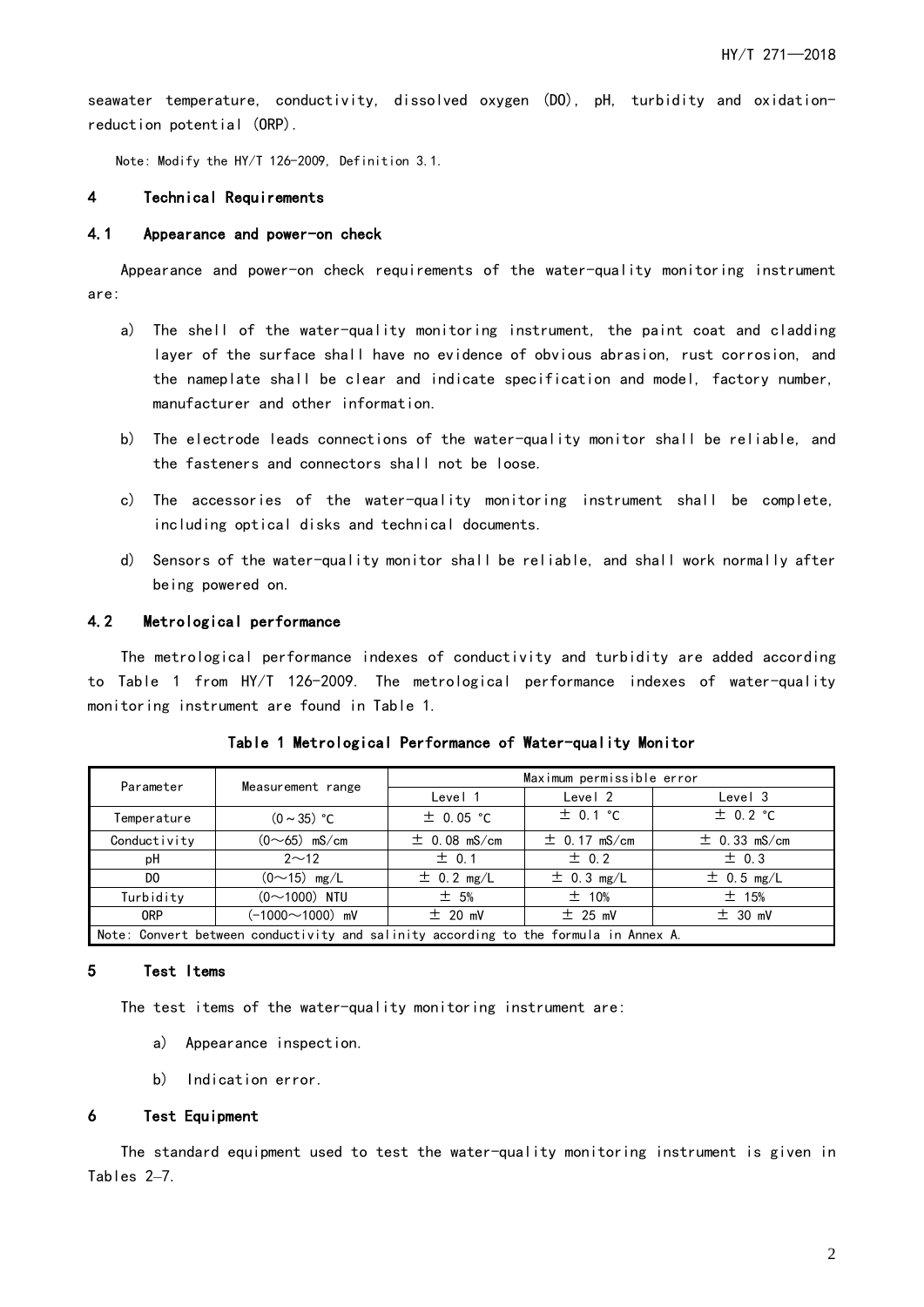| Test equipment standard<br>substance | Measurement range | Uncertainty/accuracy class<br>/maximum permissible error (MPE)                             |
|--------------------------------------|-------------------|--------------------------------------------------------------------------------------------|
| Precision thermodetector             | (−5 − 40) °C      | MPE: $\pm$ 0.01 °C                                                                         |
| Thermostatic seawater<br>tank        | $(-2 - 40)$ °C    | Temperature field uniformity:<br>$\leq 0.01$ °C<br>Temperature fluctuation: $\leq 0.01$ °C |

#### Table 2 Standard equipment used to test water-quality monitoring instrument (temperature)

#### Table 3 Standard equipment used to test water-quality monitoring instrument (conductivity)

| Test equipment/standard<br>substance | Measurement range  | Uncertainty/accuracy class<br>/MPE                                                              |
|--------------------------------------|--------------------|-------------------------------------------------------------------------------------------------|
| Precision thermodetector             | (−5 – 40) °C       | MPE: $\pm$ 0.01 °C                                                                              |
| Thermostatic seawater<br>tank        | $(-2 - 40)$ °C     | Temperature field uniformity:<br>$\leq 0.01$ °C<br>Temperature fluctuation: $\leqslant$ 0.01 °C |
| Laboratory salinometer               | Salinity: $2 - 42$ | $MPE: \pm 0.005$                                                                                |
| Chinese series standard<br>seawater  | Salinity: 35       | Expanded uncertainty, $U = 0.003$ ;<br>coverage factor, $k = 2$                                 |

#### Table 4 Standard equipment used to test water-quality monitoring (pH)

| Test equipment/standard<br>substance                                                                                                                                                                                                                                                        | Measurement range | Uncertainty/accuracy class<br>/MPE                                                         |  |  |  |  |  |
|---------------------------------------------------------------------------------------------------------------------------------------------------------------------------------------------------------------------------------------------------------------------------------------------|-------------------|--------------------------------------------------------------------------------------------|--|--|--|--|--|
| Precision thermodetector                                                                                                                                                                                                                                                                    | $(-5 - 40)$ °C    | $MPE: \pm 0.01$ °C                                                                         |  |  |  |  |  |
| Thermostatic seawater<br>tank                                                                                                                                                                                                                                                               | $(-2 - 40)$ °C    | Temperature field uniformity:<br>$\leq 0.01$ °C<br>Temperature fluctuation: $\leq 0.01$ °C |  |  |  |  |  |
| Potassium acid phthalate                                                                                                                                                                                                                                                                    | 4.00 $(25 °C)$    | Expanded uncertainty, $U = 0.01$ ;<br>coverage factor, $k = 3$                             |  |  |  |  |  |
| Mixed phosphate                                                                                                                                                                                                                                                                             | 6.86 $(25 °C)$    | Expanded uncertainty, $U = 0.01$ ;<br>coverage factor. $k = 3$                             |  |  |  |  |  |
| Borax                                                                                                                                                                                                                                                                                       | 9.18 $(25 °C)$    | Expanded uncertainty, $U = 0.01$ ;<br>coverage factor, $k = 3$                             |  |  |  |  |  |
| Note 1: Unless otherwise specified, the water used in this standard is deionized water or pure water<br>of equivalent conductivity.<br>Note 2: The pH standard buffer solution may be purchased directly or be prepared according to the<br>requirements of certificate reference material. |                   |                                                                                            |  |  |  |  |  |

#### Table 5 Technical index of standard equipment used to test water-quality monitor (DO)

| Test equipment/standard<br>substance                                                                                                                                         | Measurement range | Uncertainty/accuracy class<br>/Maximum Permissible Error (MPE)                                |  |  |  |  |
|------------------------------------------------------------------------------------------------------------------------------------------------------------------------------|-------------------|-----------------------------------------------------------------------------------------------|--|--|--|--|
| Precision thermodetector                                                                                                                                                     | $(-5 - 40)$ °C    | MPE: $\pm$ 0.01 °C                                                                            |  |  |  |  |
| Thermostatic seawater tank                                                                                                                                                   | $(-2 - 40)$ °C    | Temperature field uniformity:<br>$\leq 0.01$ °C<br>Temperature fluctuation:<br>$\leq 0.01$ °C |  |  |  |  |
| Electronic balance                                                                                                                                                           | $(0 - 220)$ g     |                                                                                               |  |  |  |  |
| DO burette                                                                                                                                                                   | $(0 - 25)$ mL     | $MPE: \pm 0.05$ mL                                                                            |  |  |  |  |
| Note: Unless otherwise specified, all reagents used in this standard are analytically reagent (AR),<br>and deionized water or equivalent conductivity of pure water is used. |                   |                                                                                               |  |  |  |  |

Table 6 Technical index of standard equipment used to test water-quality monitor (turbidity)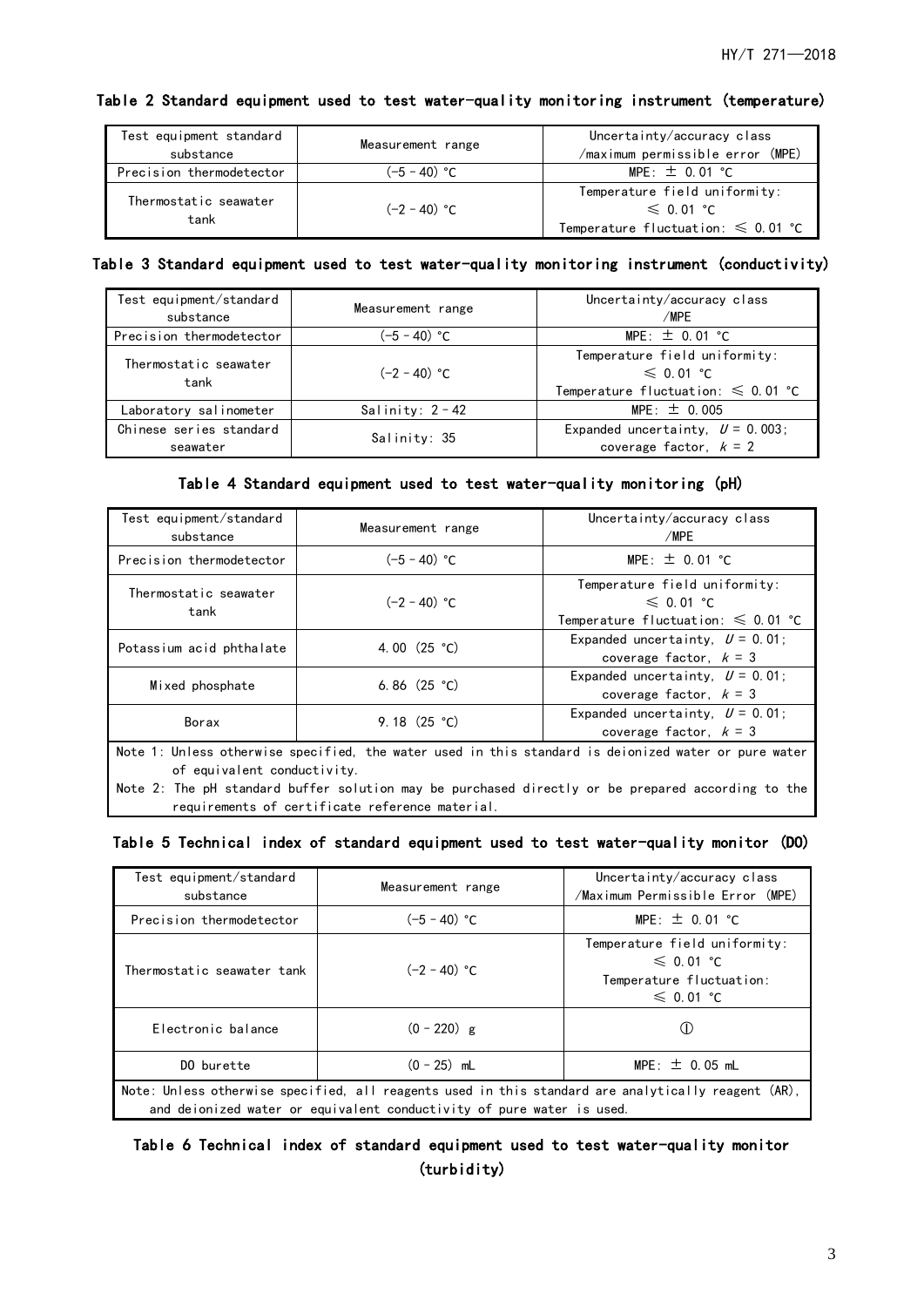| Test equipment/standard<br>substance                                                                                                                             | Measurement range       | Uncertainty/accuracy class<br>/maximum permissible error      |  |  |  |  |
|------------------------------------------------------------------------------------------------------------------------------------------------------------------|-------------------------|---------------------------------------------------------------|--|--|--|--|
| Formazine turbidity<br>solution                                                                                                                                  | 4000 NTU                | Expanded uncertainty, $U = 2\%$ ;<br>coverage factor, $k = 2$ |  |  |  |  |
| Electronic balance                                                                                                                                               | $(0 - 220)$ g           |                                                               |  |  |  |  |
| Pipette                                                                                                                                                          | 10 mL, 50 mL and 100 mL | Grade A                                                       |  |  |  |  |
| Note 1: Unless otherwise specified, all chemical reagents used in this standard are AR, and<br>deionized water or equivalent conductivity of pure water is used. |                         |                                                               |  |  |  |  |
| Note 2: The turbidity standard solution may be purchased directly or prepared according to the<br>methods in 1S07027.                                            |                         |                                                               |  |  |  |  |

#### Table 7 Technical index of standard equipment used to test water-quality monitor (ORP)

| Test equipment/standard<br>substance | Measurement range                                                                                                                                              | Uncertainty/accuracy class<br>/maximum permissible error |
|--------------------------------------|----------------------------------------------------------------------------------------------------------------------------------------------------------------|----------------------------------------------------------|
| Electronic balance                   | $(0 - 220)$ g                                                                                                                                                  |                                                          |
|                                      | Note: Unless otherwise specified, all chemical reagents used in this standard are AR, and<br>deionized water or equivalent conductivity of pure water is used. |                                                          |

#### <span id="page-6-0"></span>7 Environmental Conditions

The requirements for test environmental conditions for the water-quality monitoring instrument are:

- a) Ambient temperature: (20±5) **°C**;
- b) Relative humidity: 20–80%.
- c) Supply voltage: AC  $220 \pm 22$  V.
- d) There shall be no strong mechanical vibration or electromagnetic interference nearby.
- e) There shall be no other light interference nearby during the turbidity test.

#### <span id="page-6-1"></span>8 Test Methods

#### <span id="page-6-2"></span>8.1 Appearance and power-on check

Visual inspection and tactile examination shall be used to inspect the appearance of the water-quality monitoring instrument according to 4.1.

#### <span id="page-6-3"></span>8.2 Indication errors test

8.2.1 Temperature indication error

To test the temperature indication error of the water-quality monitoring instrument, the temperature test points shall be 35 °C, 30 °C, 20 °C, 10 °C and 0 °C, according to 7.2 in HY/T 268-2018.

#### 8.2.2 Conductivity indication error

Carry out the test according to the following operation procedure:

a) The test points shall be set as 35 °C, 30 °C, 20 °C, 10 °C and 0 °C. The temperature reduction sequence to be followed is: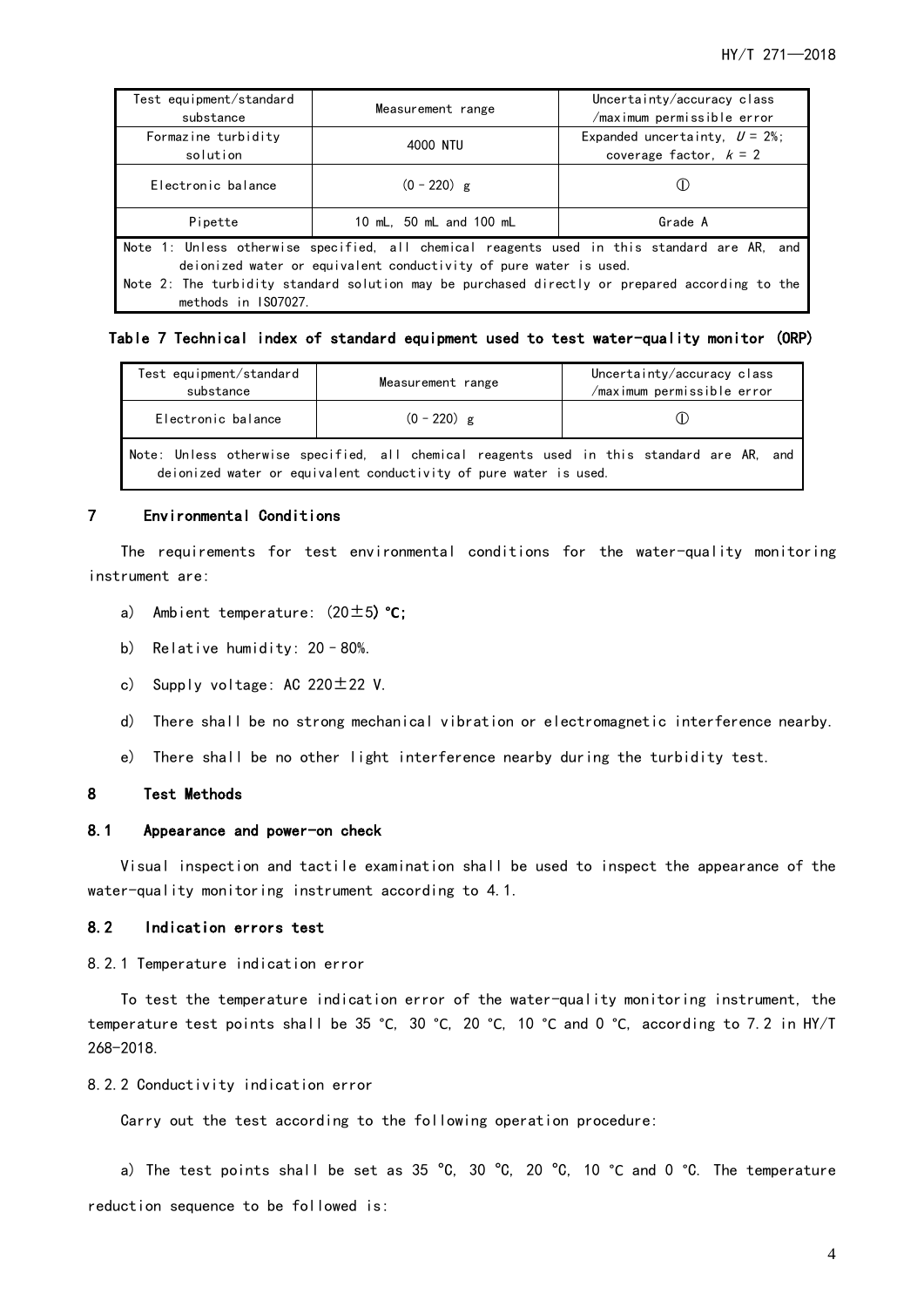b) The conductivity cell shall be washed with seawater  $3-5$  times, and the water-quality monitoring instrument shall be immersed in the constant thermostatic seawater tank.

c) When testing the inductive and pump-free electrode seawater conductivity sensor at test points above 20 ℃, the water-quality monitoring instrument shall be shaken several times before reading, to eliminate bubbles adhering to the conductivity cell.

d) At every temperature test point, after the tank temperature becomes stable, start the water-quality monitoring instrument until the data become stable. At least 10 groups of conductivity and salinity data shall be read for the precision thermodetector and the waterquality monitor, and the average values shall be calculated as the measured conductivity value  $\bar{\mathcal{C}_j}$  and measured salinity value at such test points. The seawater samples shall be collected according to 5.3.3.2 in JJG 763-2002.

e) The seawater samples shall be measured according to the operation procedure of the laboratory salinometer. Each sample shall be measured twice, and the average values shall be calculated as their measured salinity values (i.e., standard salinity values of the waterquality monitoring instrument), then the standard conductivity value of  $C_{\rho}$  shall be calculated at the corresponding temperature according to Annex A.

f) The indication error shall be calculated as per Formula (2):

$$
\Delta C_j = \bar{C}_j - C_{j0} \cdots \cdots \cdots \cdots \cdots \cdots \cdots \cdots \cdots \cdots \cdots \cdots \cdots (2)
$$

where:

- $\varDelta\mathcal{C}_j$  -- Indication error of the water-quality monitoring instrument on the  $j^{th}$ test point  $(mS/cm)$ ;
- $\bar{\mathcal{C}}_j$  —— Average value of the water-quality monitoring instrument on the  $\jmath^{\text{th}}$  test point (mS/cm); and
- $\mathcal{C}_{\scriptscriptstyle{0}}$  -- Standard conductivity value on the  $\boldsymbol{j}^{\scriptscriptstyle th}$  test point (mS/cm).

8.2.3 pH indication error

Carry out the test according to the following operation procedure:

a) At constant temperatures of 20  $\pm$  5  $^{\circ}$  C the water-quality monitoring instrument shall be cleaned with deionized water and dried with filter paper. The borax standard buffer solution and the water-quality monitoring instrument shall be put into a pH test bottle, and the underwater machine shall be run until the data become stable. At least 10 groups of data shall be read and the average value  $\overline{pH}_j$ shall be calculated as the measurement result of such test points . Measure the standard buffer solution of the mixed phosphate and potassium acid phthalate successively according to the above requirements.

b) Alternating temperature environment. The borax standard buffer solution and waterquality monitoring instrument shall be put into a pH test bottle. This is put into the thermostatic seawater tank with the precision thermometer, and the water temperatures shall be adjusted to 30 °C, 15 °C and 5 °C. The underwater machine shall be started, and at least of 10 groups data shall be read and the average value  $\overline{pH}_j$  calculated as the measurement result of such test points.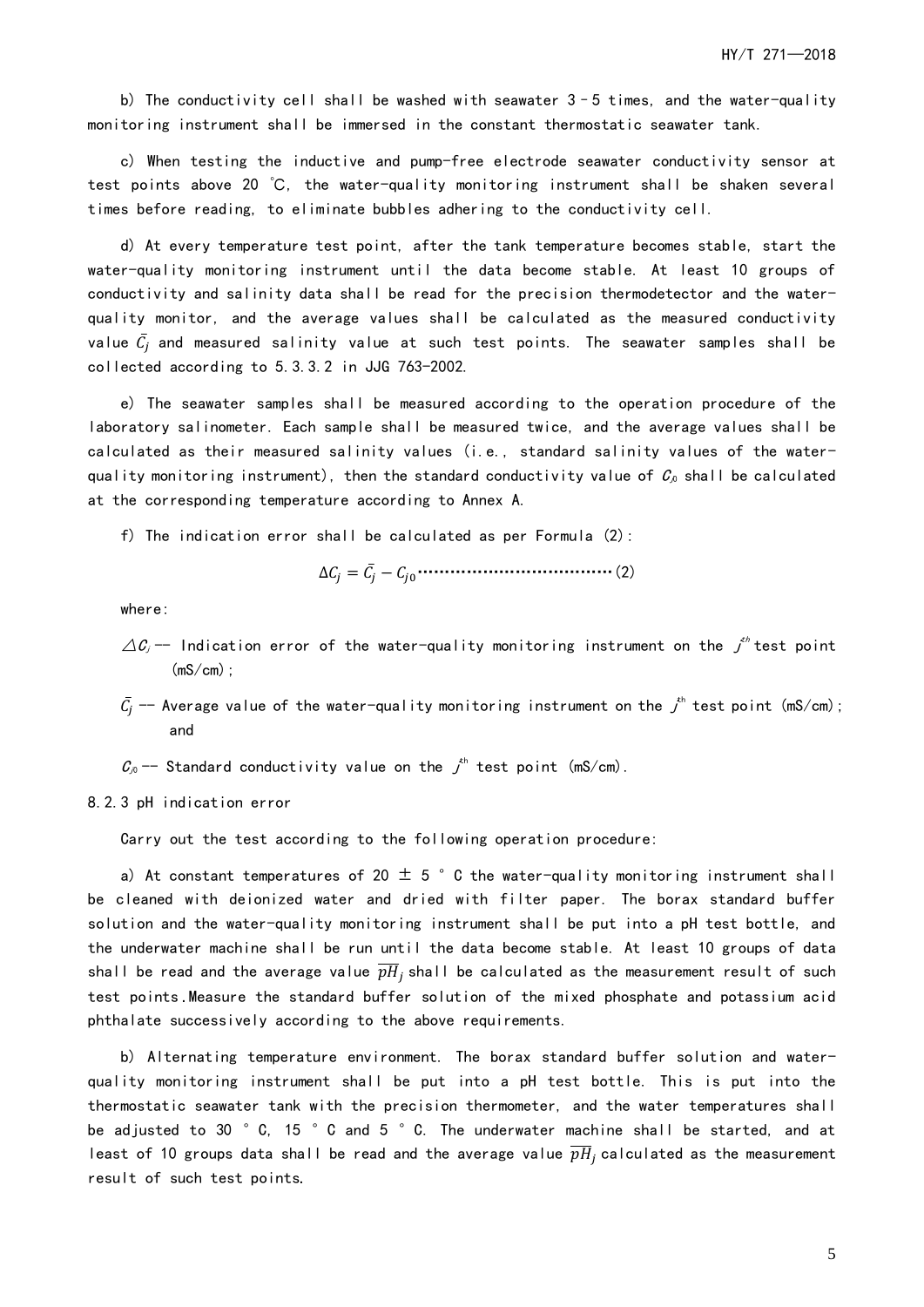c) At the same time, based on the accurate temperature values, determine the standard pH value according to (d) of 8.2.1 in HY/T 098-2007.

d) Calculate the indication error as per Formula (3):

 $\Delta pH_j = \overline{pH}_j - pH_{j0} \cdots \cdots \cdots \cdots \cdots \cdots \cdots \cdots \cdots \cdots (3)$ 

where:

 $\triangle$ pH ${_j}$ -- Indication error of the water-quality monitoring instrument on the  ${_j}^{\rm{th}}$  test point;

 $\overline{\rm pH}_j$  —— Average value of the water-quality monitoring instrument on the  $\it{j}^{\rm th}$  test point; and

pH $_{\odot}$  -- pH standard value on the  $j^{\text{th}}$  test point.

8.2.4 DO indication error

Carry out the test according to the following operation procedure:

a) The water-quality monitoring instrument shall be immersed in the thermostatic seawater tank, and a thermal insulating layer shall cover the top of the thermostatic tank. The temperature of the thermostatic seawater tank shall be adjusted to 30 °C, 15 °C and 5 °C, and DO water shall be prepared according to (2) of 8.2.1 in HY/T 096-2007. The instrument shall be started after the water temperature is fully balanced. After the data become stable, at least 10 groups of data shall be read and the average value $\bar{A_j}$  shall be calculated as the measurement result of such test points. At the same time, at least three seawater samples shall be collected from the sampling pipe in numbered sampling bottles according to the sampling method in the DO–iodine method of 31 in GB 17378.4-2007. Before sampling, the sampling bottles shall be washed with the tank water three times. Finally, the samples shall be titrated according to the DO–iodine analysis method in GB 17378.4, which mean value  $\bar{A_0}$ regarded as the standard DO value of the samples.

b) Calculate the DO indication error as per Formula (4):

$$
\Delta A_j = \bar{A}_j - \bar{A}_0 \cdots \cdots \cdots \cdots \cdots \cdots \cdots \cdots \cdots \cdots \cdots (4)
$$

where:

- $\varDelta$ A $_{j}$  -- Indication error of the water-quality monitoring instrument on the  $\boldsymbol{j}^{\text{th}}$  test point  $(mg/L)$ :
- $\bar{A_j}$  -- Average value of the water-quality monitoring instrument on the  $\vec{\jmath}^{\scriptscriptstyle\text{th}}$  test point (mg/L); and

 $\bar{A_0}$  -- Standard DO value on the  $\vec{J}^{\scriptscriptstyle\text{th}}$  test point (mg/L).

#### 8.2.5 Turbidity indication error

Carry out the test according to the following operation procedure:

a) Within the general measurement range of turbidity, the test points shall be determined according to 8.2.2 in HY/T 100-2007.

c) The turbidity standard stock solution shall be prepared by using a formazine turbidity solution or according to Annex B. The series turbidity standard solution shall be diluted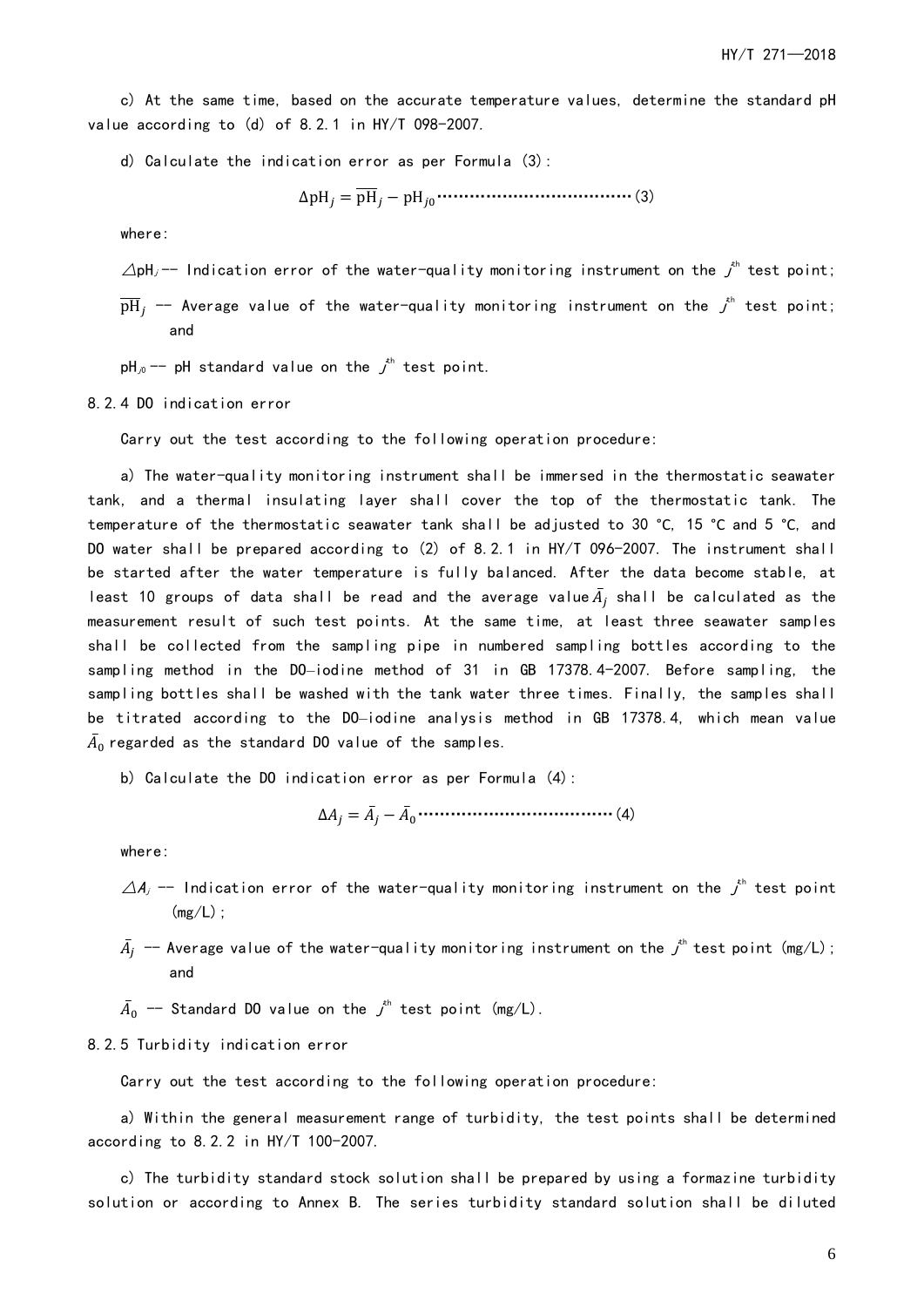accurately according to the formula in Annex B.

d) The water-quality monitoring instrument shall be put into a turbidity test barrel filled with turbidity standard solution, according to 6.2.1 in JJF1571-2016. Tests of turbidity values of the turbidity standard solution are run successively in the sequence small to large. The water-quality monitoring instrument shall be cleaned with zero turbidity water whenever the turbidity standard solution is replaced. The instrument is started; after the data become stable, at least 10 groups of data shall be read, and the average value  $\bar{Z_j}$  calculated as the measurement result of such test points.

e) Calculate the indication error of the turbidity sensor as per Formula (5):

∆ = ̅ − 0………………………………(5)

where:

- $\varDelta Z_{j}$  -- Indication error of the water-quality monitoring instrument on the  $\vec j^{\rm th}$  test point  $(NTU)$ :
- $\bar{Z_j}$  -- Average value of the turbidity reading of the water-quality monitoring instrument on the  $\vec J^{\scriptscriptstyle \rm th}$  test point (NTU); and
- $Z_{j0}$  -- Standard turbidity value on the  $j^{\text{th}}$  test point (NTU).

8.2.6 ORP indication error

The test sequence of the ORP indication error is:

a) ORP standard solution shall be prepared according to 8.8 in ASTM D1498 or Annex C;

b) At constant temperatures of  $25\pm3$ °C, clean the water-quality monitoring instrument with deionized water for 3 times, and dry with filter paper. Put a stirrer in a beaker, and put the ORP standard solution and the water-quality monitoring instrument in the beaker, the electrode shall be completely immersed in the solution. Start the electromagnetic stirrer and underwater machine, after the data become stable, at least 10 groups of data shall be read and the average value shall be calculated as the measurement result of such test points; $\overline{ORP_j}$ 

d) Calculate the ORP indication error as per Formula (6):

∆ = ̅ − 0………………………………(6)

where:

 $\Delta E_j$  -- Indication error of the water-quality monitoring instrument, (mV);

 $\bar{E}_j$  -- Average value of the water-quality monitoring instrument, (mV); and

 $E_{i0}$  -- ORP standard value, (mV).

#### <span id="page-9-0"></span>9 Test Report

The test report shall be accurate and objective, and each test result shall include:

- a) The title: "Test Report".
- b) Name and address of testing organization and location where test is carried out.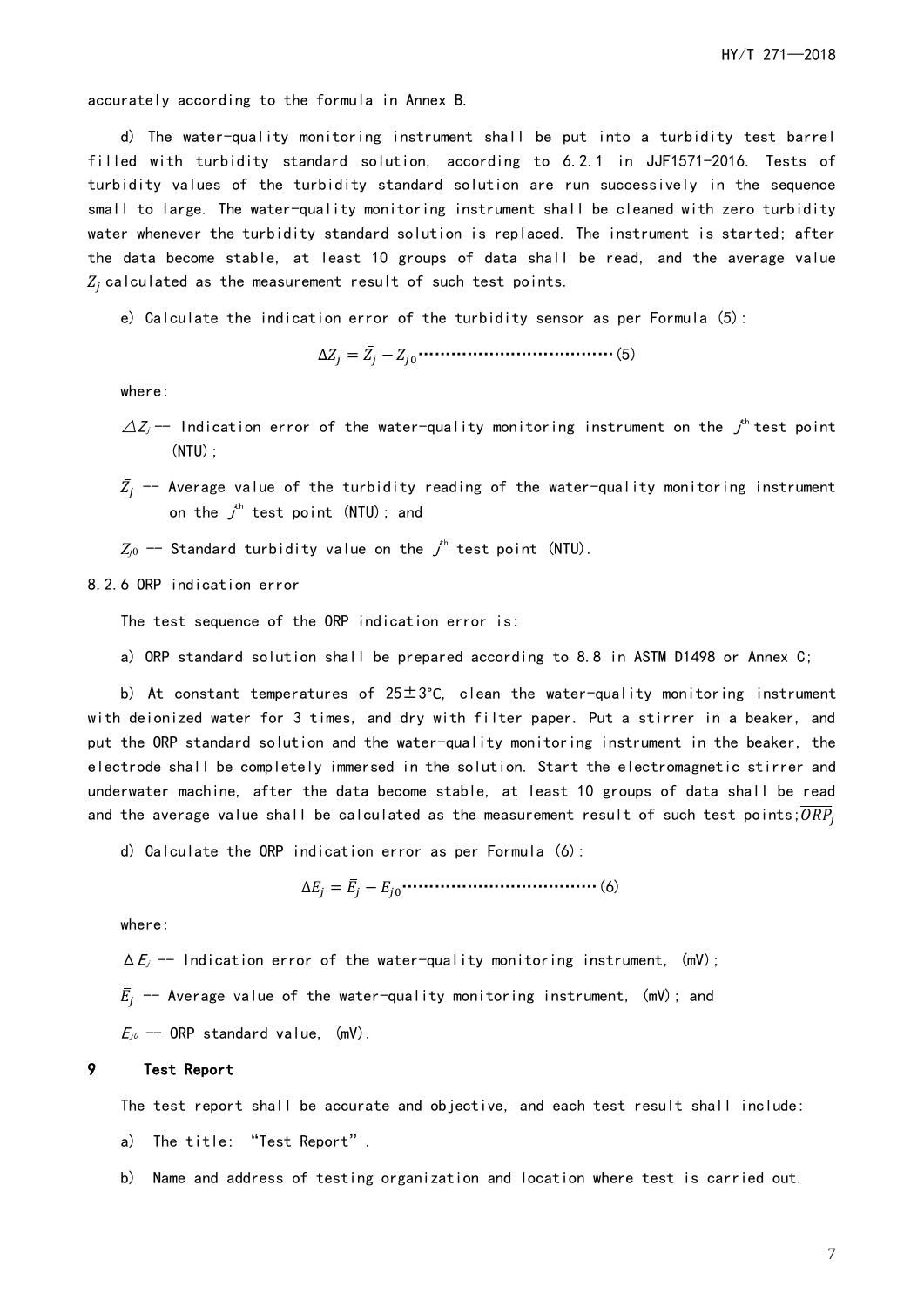- c) Unique identifier of the test report and of every page, to identify every page as part of the test report; and clear identification indicating the end of the test report.
- d) Customer's name and address.
- e) Name, model/type, serial number and manufacturer of analyzer tested.
- f) Technical documentation on which the report is based.
- g) Name, position, signature or equivalent identification of authorizer of the test report.
- h) Signatures or equivalent identifications of analyst and verifier.
- i) Description and state of the tested instrument.
- j) List of main measuring instruments used in the test, including model/type, uncertainty/accuracy/maximum permissible error and certificate number.
- k) Test date, location and environmental conditions.
- l) Test results.
- See Annex D for the test record format.
- See Annex E for the test report format.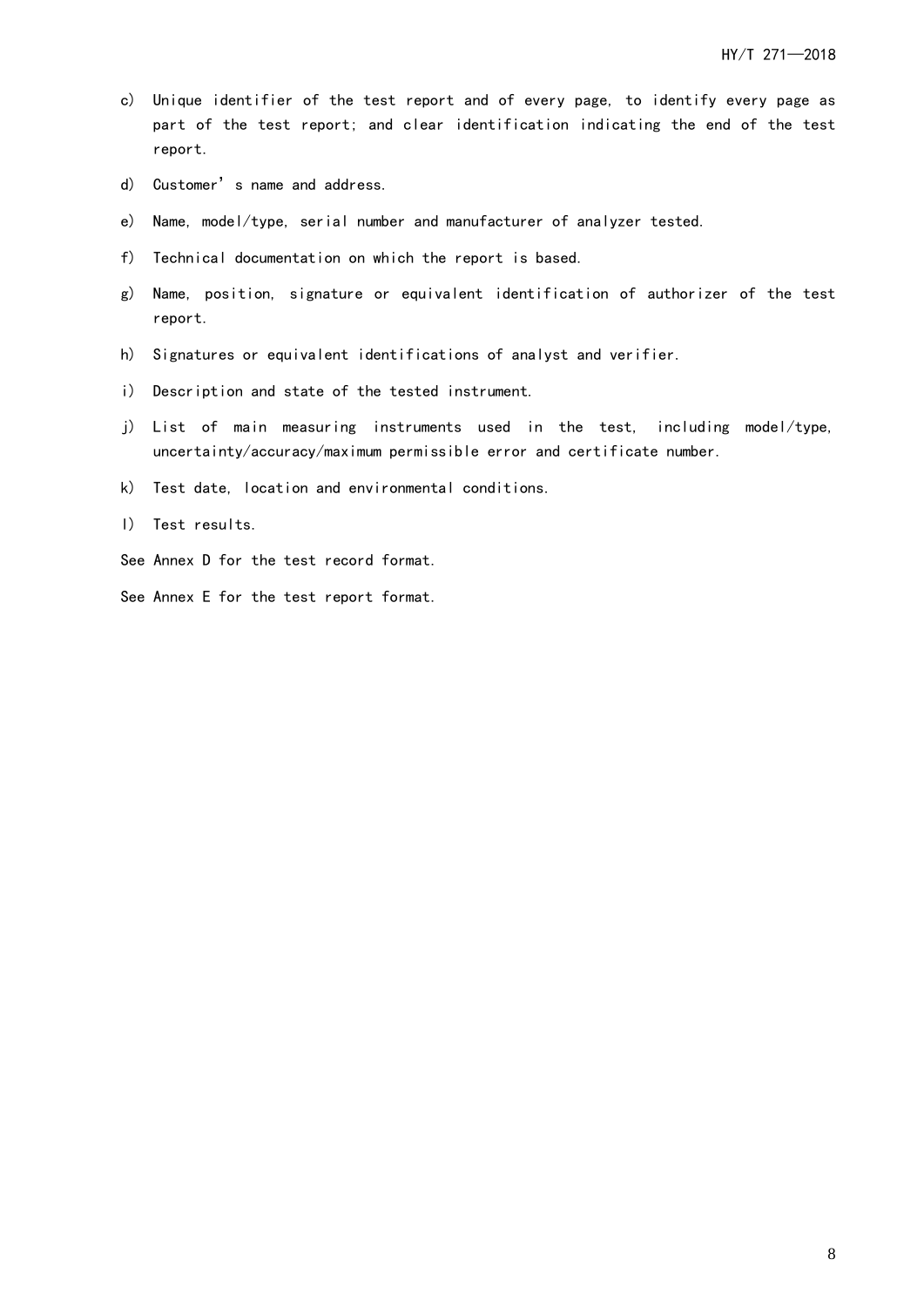### Annex A (Normative Annex) Reduction Formula between Salinity and Conductivity

<span id="page-11-0"></span>A.1 The standard conductivity value of the seawater samples is calculated as Formula (A.1):

*C S t p C R r* ( , , ) (35,15,0) *s ts ts* = ……………………(A.1)

where:

 $C(35, 15, 0)$  -- Constant, 42.914 mS/cm;

 $R_{ts}$  - Conductivity ratio of the seawater samples under the standard temperature value of  $t<sub>s</sub>$ , calculated according to A.2; and

 $r_s$  -- Function of the standard seawater temperature, calculated according to A.3.

A.2 The conductivity ratio of  $R_s$  of the seawater samples at the standard temperature value of  $t_s$  is calculated between the standard salinity value of S and the standard temperature value of  $t_s$  of the seawater samples, using the Newton iteration method or from Vol. 3 of the International Oceanographic Tables, as per the reduction formula (A.2) between salinity and conductivity ratio.

According to the practical salinity scale (PSS-78), determination of the practical salinity of seawater is based on the conductivity ratio of  $K_{15}$  of the KCI solution with a mass ratio of 32.4356  $\times$  10<sup>-3</sup>, at seawater conductivity of a standard atmospheric pressure and at the same temperature and pressure, at 15°C. When  $K_{15}$  is equal to 1, the practical salinity is equal to 35. The reduction formula between salinity and conductivity is:

$$
S = a_0 + a_1 R_t^{1/2} + a_2 R_t + a_3 R_t^{3/2} + a_4 R_t^2 + a_5 R_t^{5/2}
$$
  
+ 
$$
\frac{t-15}{1+k(t-15)} (b_0 + b_1 R_t^{1/2} + b_2 R_t + b_3 R_t^{3/2} + b_4 R_t^2 + b_5 R_t^{5/2})
$$
................. (A. 2)

where:

Coefficient,  $k = 0.0162$ ,

 $a_0 = 0.0080$ ,  $a_1 = -0.1692$ ,  $a_2 = 25.3851$ ,  $a_3 = 14.0941$ ,  $a_4 = -7.0261$ ,  $a_5 = 2.7081$ ,

 $b_0 = 0.0005$ ,  $b_1 = -0.0056$ ,  $b_2 = -0.0066$ ,  $b_3 = -0.0375$ ,  $b_4 = 0.0636$  and  $b_5 = -0.0144$ ;

 $S$  -- Standard salinity value (PSS-78) of the seawater samples.

 $t_s$  -- Temperature value of the seawater samples IPTS-68 under test; that is, bath temperature value (°C) of the salinometer, wherein <sup>t</sup> refers to the 1968 International Practical Temperature Scale (IPTS-68). Within the temperature range of  $-5-40^{\circ}$ C, the conversion coefficient with the 1980 International Practical Temperature Scale (IPTS-90) is  $\delta t=1.00024$ . A.3  $r_{ts}^{\prime}$  is the function of the standard seawater temperature, calculated as per Formula (A.3):

2 3 4 *ts s s s s* = + + + + 0 1 2 3 4 *r C C t C t C t C t* ……………………(A.3)

where: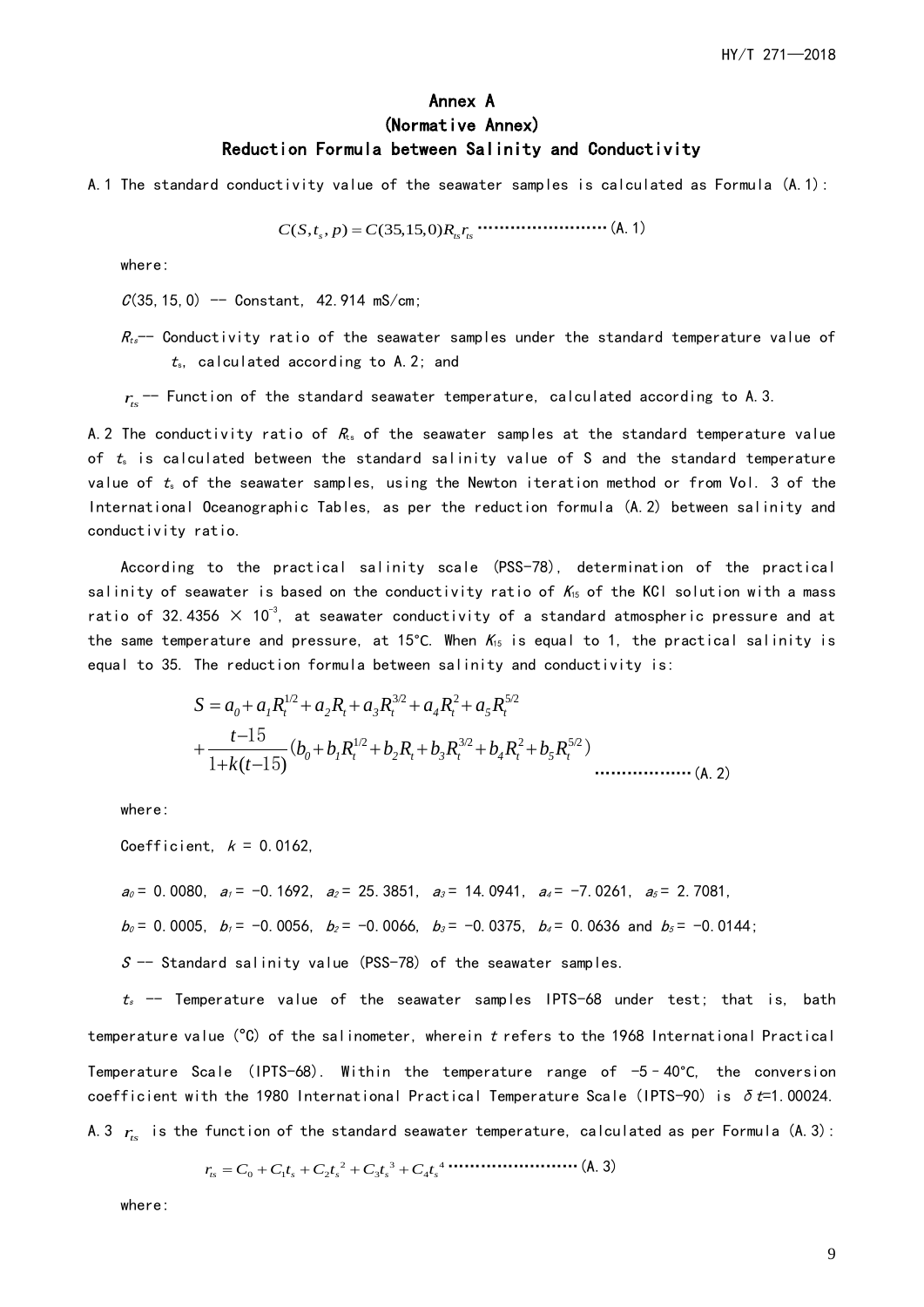c<sub>,</sub> = 0.6766977. c, = 2.00564 × 10<sup>2</sup>. c, = 1.104299 × 10<sup>2</sup>, c, = -6.9698 × 10<sup>2</sup> and c, =<br>31 × 10<sup>2</sup>. = 0. 6766097,  $\quad_1$  = 2. 00564  $\,\times\,$  10<sup>-2</sup>,  $\quad_2$  = 1. 104259  $\,\times\,$  10<sup>-4</sup>,  $\quad C_{_3}$  =  $-6$ . 9698  $\,\times\,$  10<sup>-7</sup> and  $C_{_4}$  = 1.0031  $\times$  10<sup>-9</sup>.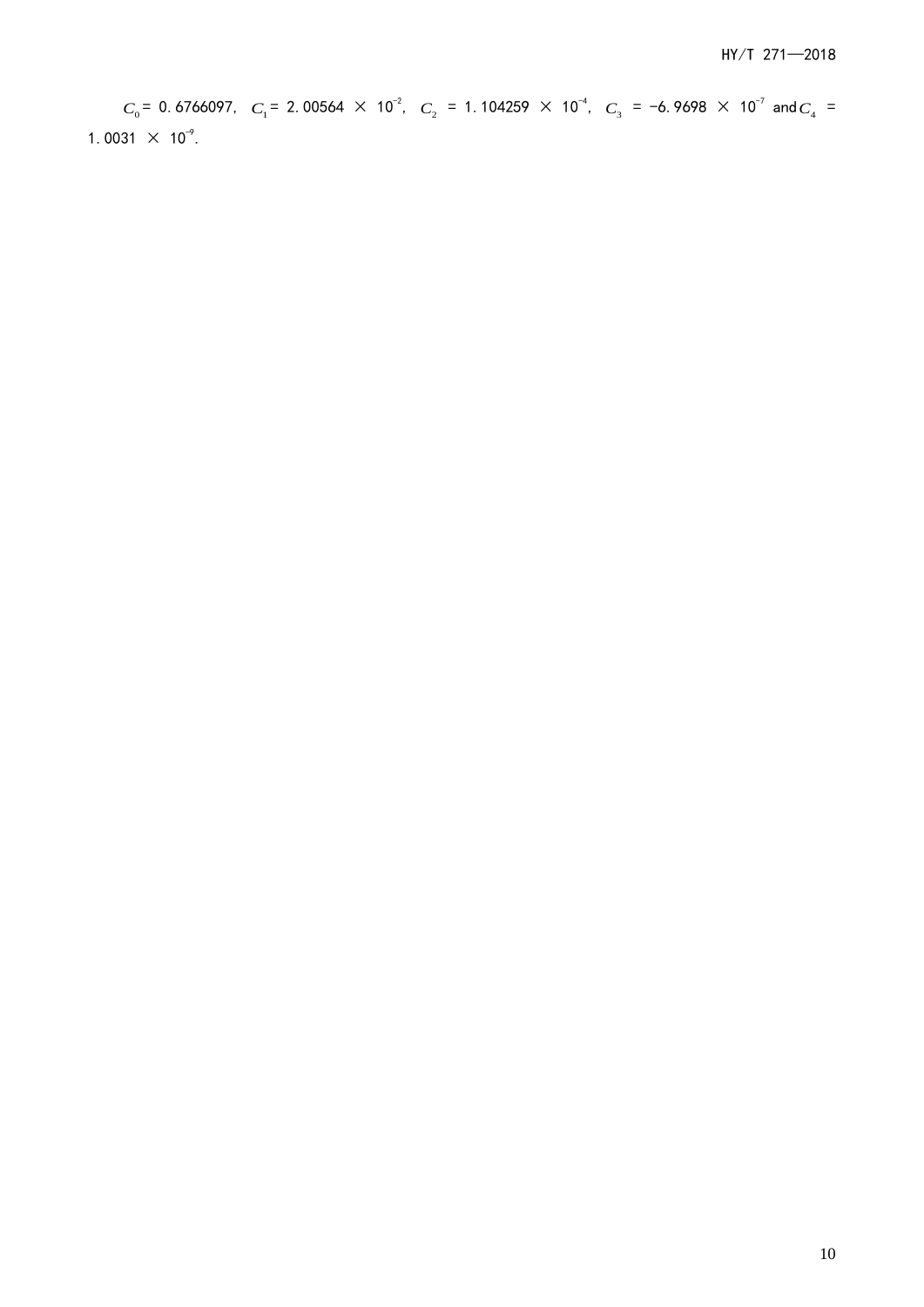## Annex B (Normative Annex) Preparation of Turbidity Standard Solution

<span id="page-13-0"></span>B.1 Preparation of zero turbidity water

Pass the deionized water (or equivalent pure water) through a Millipore filter with a pore size of no larger than 0.2 μm. The filtrate obtained from two filtrations is zero turbidity water, used for preparation and dilution of the turbidity stock solution.

B.2 Preparation of 4,000 NTU turbidity standard stock solution

The preparation procedure is:

- a) Preparation of #I solution: Weigh 100.0 g  $C_6H_{12}N_4(AR)$ , accurate to 0.01 g, and dissolve in a small amount of zero turbidity water.
- b) Preparation of #II solution: Weigh 10.0 g  $N_2H_6SO_4(GR)$ , accurate to 0.001 g, and dissolve in a small amount of zero turbidity water.
- c) Pour the #I and #II solutions into a 2,000 mL flask, dilute with zero turbidity water to 2,000 mL and mix evenly. Keep static at constant temperatures of 25  $\pm$  3°C for 24 h to obtain the 4,000 NTU standard stock solution.

Note 1: The 4,000 NTU stock solution may be stored in a dark environment at 25  $\pm$  3°C for 4 weeks.

Note 2: For the preparation method, see 6.2.2 from ISO 7027-1999  $^{\text{\tiny{[1]}}}$ .

B.3 Preparation of turbidity standard solution

Prepare the turbidity standard solution. The preparation volume is 5,000 mL. The volume of the required stock solution is calculated as in Formula B.1:

0 1 1 2 *C V <sup>C</sup> V V* = + ……………………………(B.1)

where:

 $C$  -- Concentration value of the test point, NTU;

 $C_{0}$  -- Turbidity value of the turbidity standard stock solution, NTU;

- $V_1$  -- Volume of the required turbidity standard stock solution, mL;
- *V*<sup>2</sup> -- Volume of the zero-turbidity water, mL.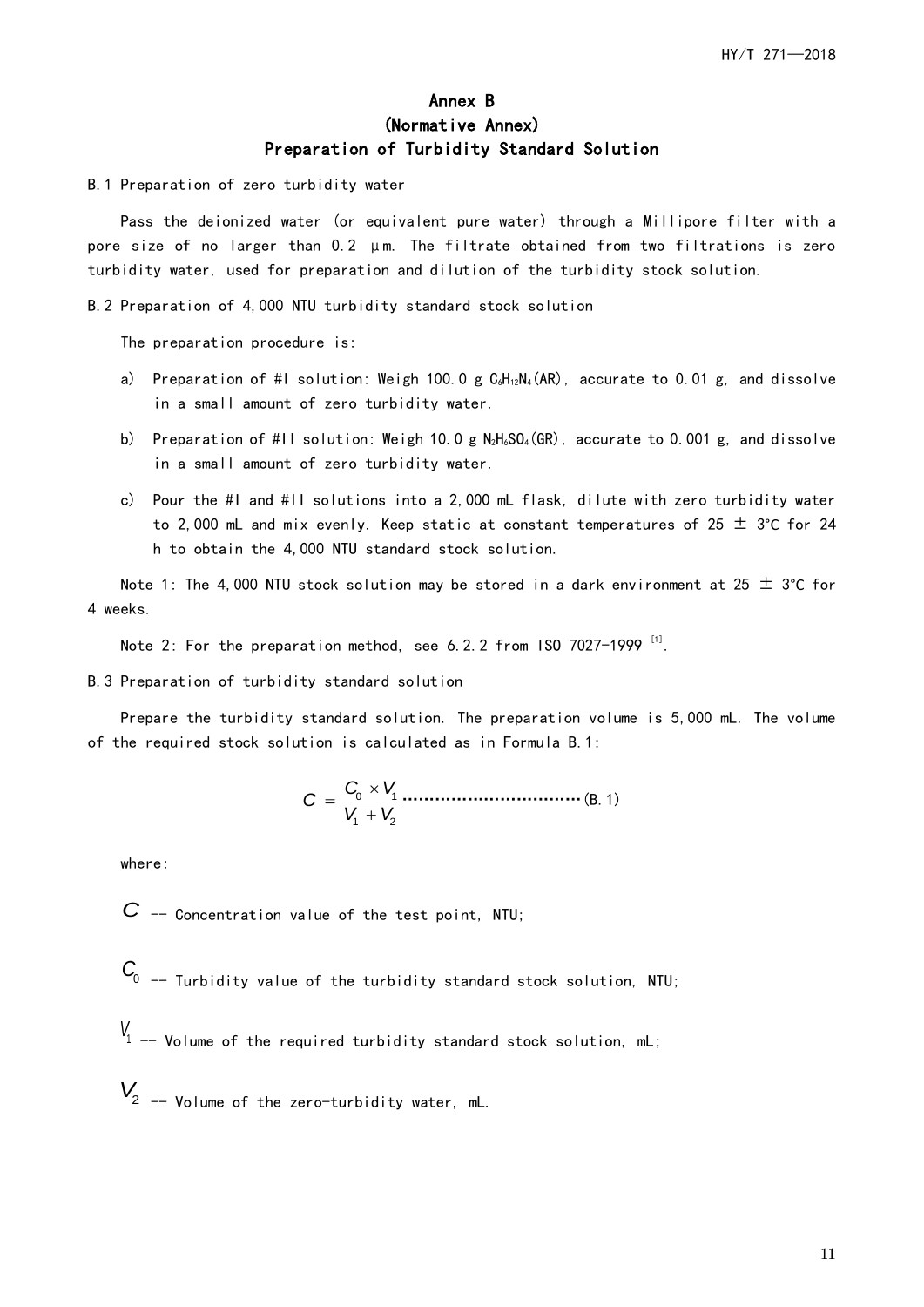## Annex C (Normative Annex) Preparation of ORP Standard Solution

#### <span id="page-14-0"></span>C.1 Reagent material(s)

Unless otherwise specified, all reagents used in this standard shall be analytical reagent (Grade AR), and the water shall be deionized water or equivalent conductivity of pure water.

#### C.2 Ammonium ferrous sulfate–ammonium ferric sulfate standard solution

Dissolve 39.21 g of Fe(NH<sub>4</sub>)<sub>2</sub>•(SO<sub>4</sub>)2•6H<sub>2</sub>O, 48.22 g of Fe(NH<sub>4</sub>)(SO<sub>4</sub>)<sub>2</sub>•12H<sub>2</sub>O and 56.2 mL of concentrated sulfuric acid in deionized water. Dilute to 1,000 mL, and store in a glass or polyethylene bottle. The ORP of this solution is +476mV at 25°C. The reference electrode is Ag/AgCl electrode.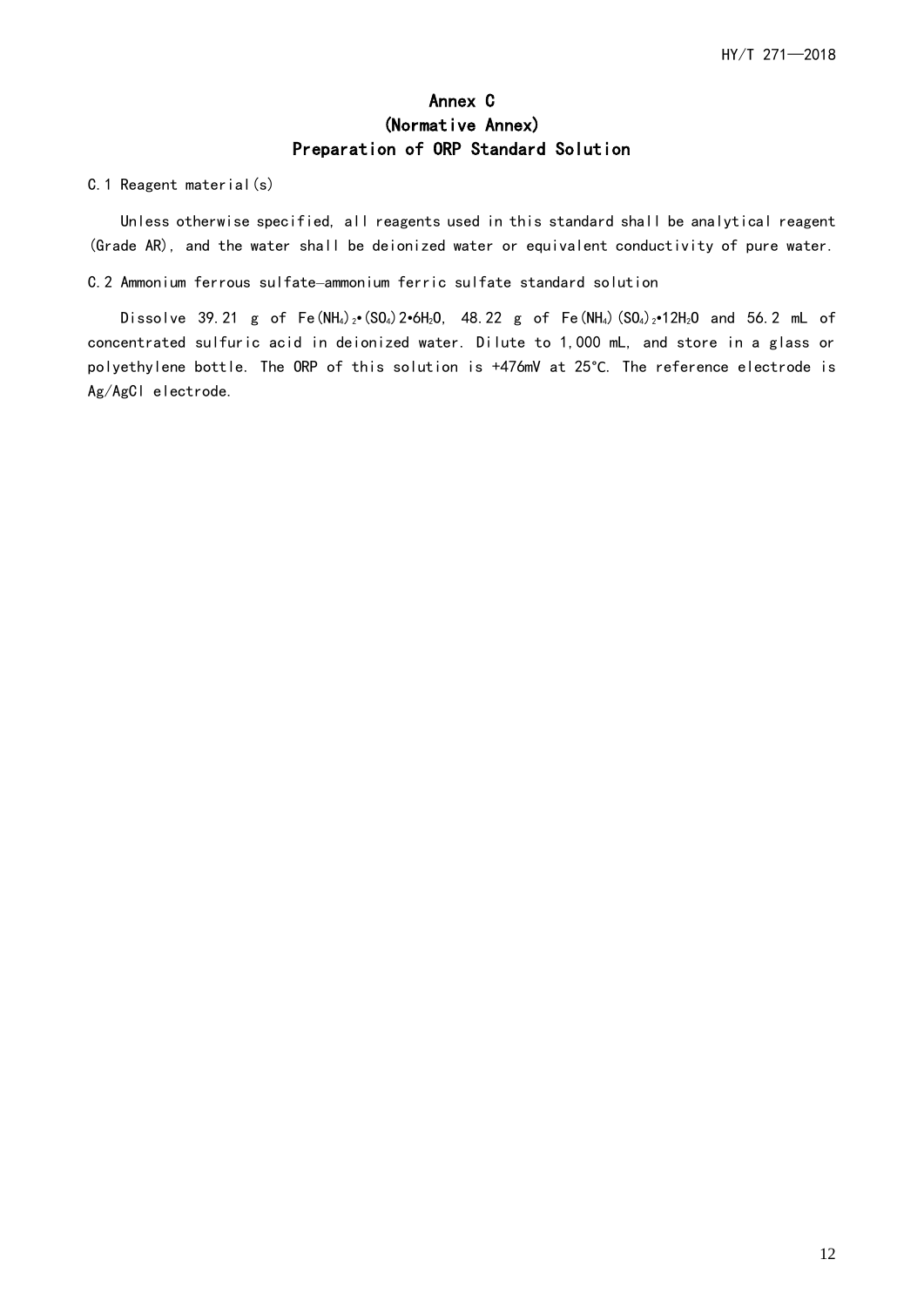# Annex D (Informative Annex) Format of Test Record Table

<span id="page-15-0"></span>Information on the water-quality monitoring instrument and the test record formats for each element are given in Tables D.1–D.7.

### Table D.1 Information on the Water-quality Monitoring instrument and Formats of Record Tables

| Product name              |                    | Report no.                   |            |            |  |  |  |  |  |
|---------------------------|--------------------|------------------------------|------------|------------|--|--|--|--|--|
| Model/type                |                    | Serial no.                   |            |            |  |  |  |  |  |
| Receiving date            |                    |                              |            |            |  |  |  |  |  |
| Description of<br>samples |                    |                              |            |            |  |  |  |  |  |
| Customer                  |                    |                              |            |            |  |  |  |  |  |
| Customer Address          |                    |                              |            |            |  |  |  |  |  |
| Manufacturer              |                    |                              |            |            |  |  |  |  |  |
| Test basis                |                    |                              |            |            |  |  |  |  |  |
|                           | Sensor information |                              |            |            |  |  |  |  |  |
| Name                      | Measurement range  | Maximum permissible<br>error | Resolution | Sensor no. |  |  |  |  |  |
|                           |                    |                              |            |            |  |  |  |  |  |
|                           |                    |                              |            |            |  |  |  |  |  |
|                           |                    |                              |            |            |  |  |  |  |  |
|                           |                    |                              |            |            |  |  |  |  |  |
|                           |                    |                              |            |            |  |  |  |  |  |
|                           |                    |                              |            |            |  |  |  |  |  |
|                           | Page x of y        |                              |            |            |  |  |  |  |  |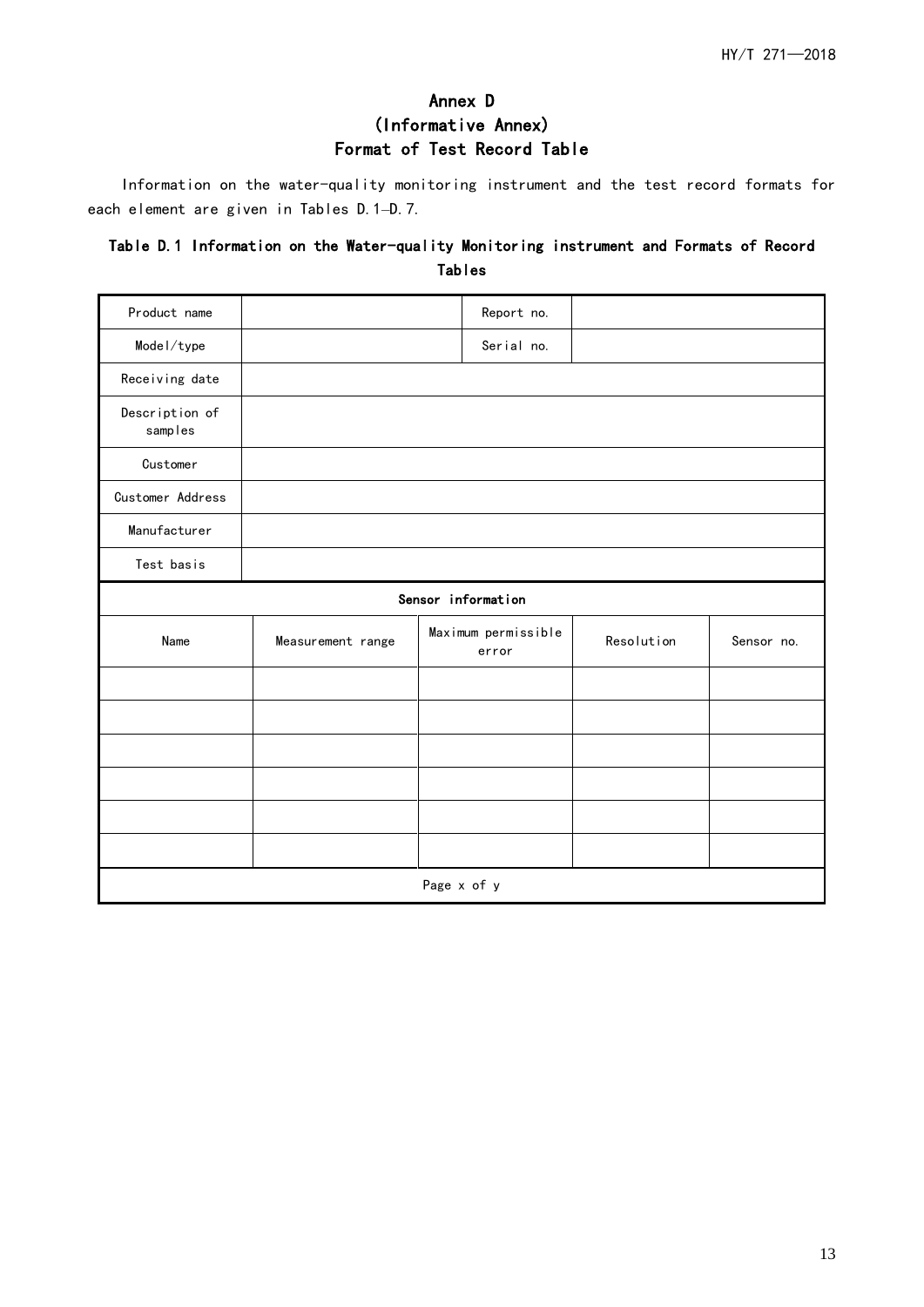| Test equipment                              |                   |                                                                                           |                                                            |                      |  |                                        |             |   |  |
|---------------------------------------------|-------------------|-------------------------------------------------------------------------------------------|------------------------------------------------------------|----------------------|--|----------------------------------------|-------------|---|--|
| Name                                        | Measurement range |                                                                                           | Uncertainty/accuracy<br>class/maximum<br>permissible error |                      |  | Certificate<br>no.                     | Valid until |   |  |
|                                             |                   |                                                                                           |                                                            |                      |  |                                        |             |   |  |
| Location, date and environmental conditions |                   |                                                                                           |                                                            |                      |  |                                        |             |   |  |
| Location                                    |                   |                                                                                           |                                                            | Date                 |  | Y                                      | M           | D |  |
| Temperature                                 | $^{\circ}$ C      |                                                                                           |                                                            | Relative<br>humidity |  | %                                      |             |   |  |
| Indication error test results               |                   |                                                                                           |                                                            |                      |  |                                        |             |   |  |
| Temperature standard value,<br>$^{\circ}$ C |                   | Temperature indication of<br>water-quality monitoring<br>instrument,<br>$^{\circ}{\rm C}$ |                                                            |                      |  | Indication error,<br>$^{\circ}{\rm C}$ |             |   |  |
|                                             |                   |                                                                                           |                                                            |                      |  |                                        |             |   |  |
|                                             |                   |                                                                                           |                                                            |                      |  |                                        |             |   |  |
|                                             |                   |                                                                                           |                                                            |                      |  |                                        |             |   |  |
|                                             |                   |                                                                                           |                                                            |                      |  |                                        |             |   |  |
|                                             |                   |                                                                                           |                                                            |                      |  |                                        |             |   |  |
| Remarks                                     |                   |                                                                                           |                                                            |                      |  |                                        |             |   |  |
| Tested by<br>Checked by                     |                   |                                                                                           |                                                            |                      |  |                                        |             |   |  |
| Page x of y                                 |                   |                                                                                           |                                                            |                      |  |                                        |             |   |  |

## Table D.2 Temperature Test Record Table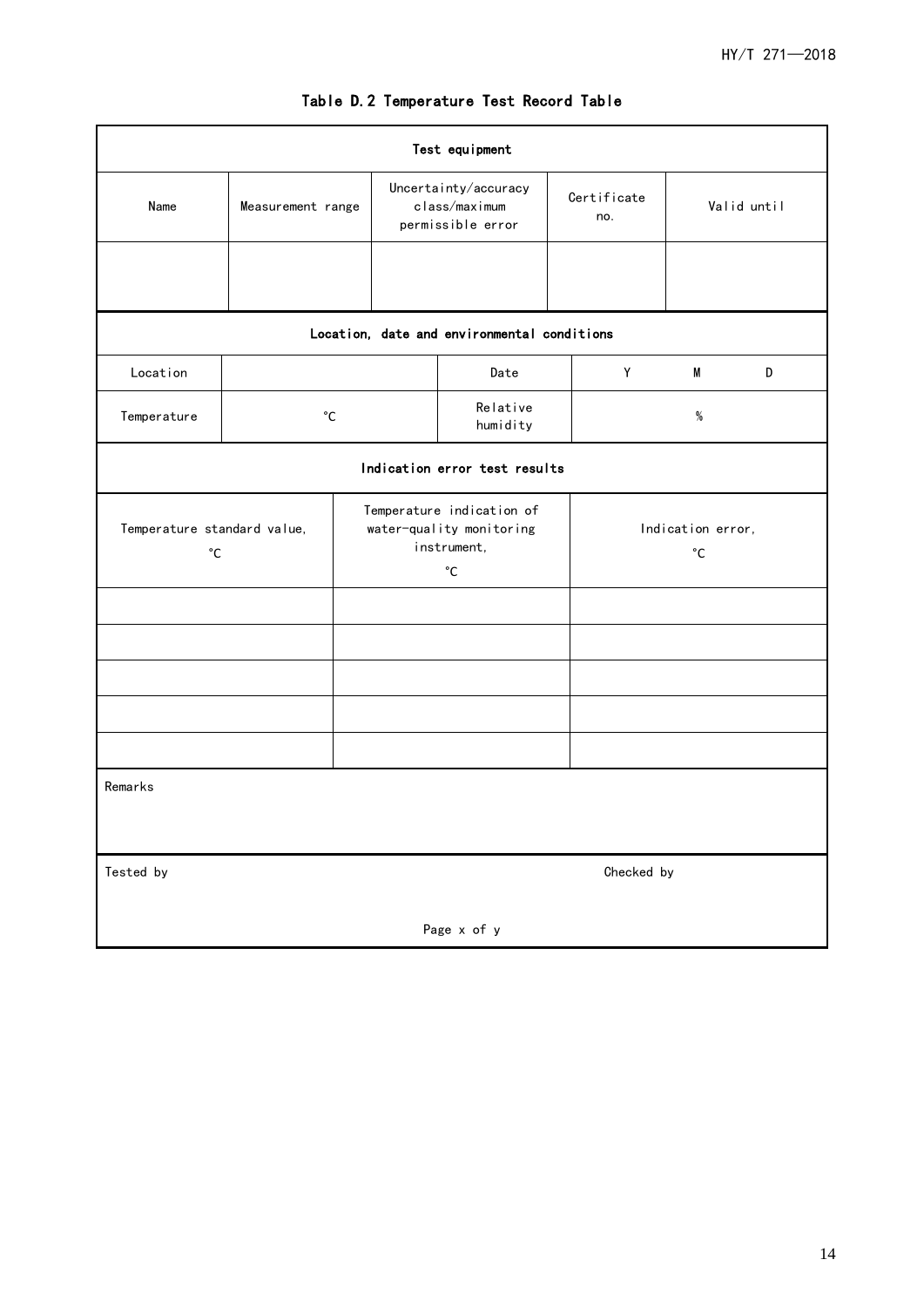| Test equipment                          |                                                                                   |                                                                                         |                           |                            |                                                                        |             |  |  |  |
|-----------------------------------------|-----------------------------------------------------------------------------------|-----------------------------------------------------------------------------------------|---------------------------|----------------------------|------------------------------------------------------------------------|-------------|--|--|--|
| Name                                    | Measurement range                                                                 | Uncertainty/accuracy<br>error                                                           | class/maximum permissible |                            |                                                                        | Valid until |  |  |  |
|                                         |                                                                                   |                                                                                         |                           |                            |                                                                        |             |  |  |  |
|                                         |                                                                                   | Location, date and environmental conditions                                             |                           |                            |                                                                        |             |  |  |  |
| Location                                |                                                                                   | Date                                                                                    |                           | Υ                          | M                                                                      | D           |  |  |  |
| Temperature                             | $^{\circ}$ C                                                                      | Relative humidity                                                                       |                           |                            | $\%$                                                                   |             |  |  |  |
|                                         | Indication error test results                                                     |                                                                                         |                           |                            |                                                                        |             |  |  |  |
| Conductivity<br>standard value<br>mS/cm | Conductivity<br>indication of<br>water-quality<br>monitoring<br>instrument, mS/cm | Conductivity<br>indication error of<br>water-quality<br>monitoring<br>instrument, mS/cm |                           | Salinity standard<br>value | Salinity<br>indication of<br>water-quality<br>monitoring<br>instrument |             |  |  |  |
|                                         |                                                                                   |                                                                                         |                           |                            |                                                                        |             |  |  |  |
|                                         |                                                                                   |                                                                                         |                           |                            |                                                                        |             |  |  |  |
| Remarks                                 |                                                                                   |                                                                                         |                           |                            |                                                                        |             |  |  |  |
| Checked by<br>Tested by                 |                                                                                   |                                                                                         |                           |                            |                                                                        |             |  |  |  |
| Page x of y                             |                                                                                   |                                                                                         |                           |                            |                                                                        |             |  |  |  |

# Table D.3 Conductivity Test Record Table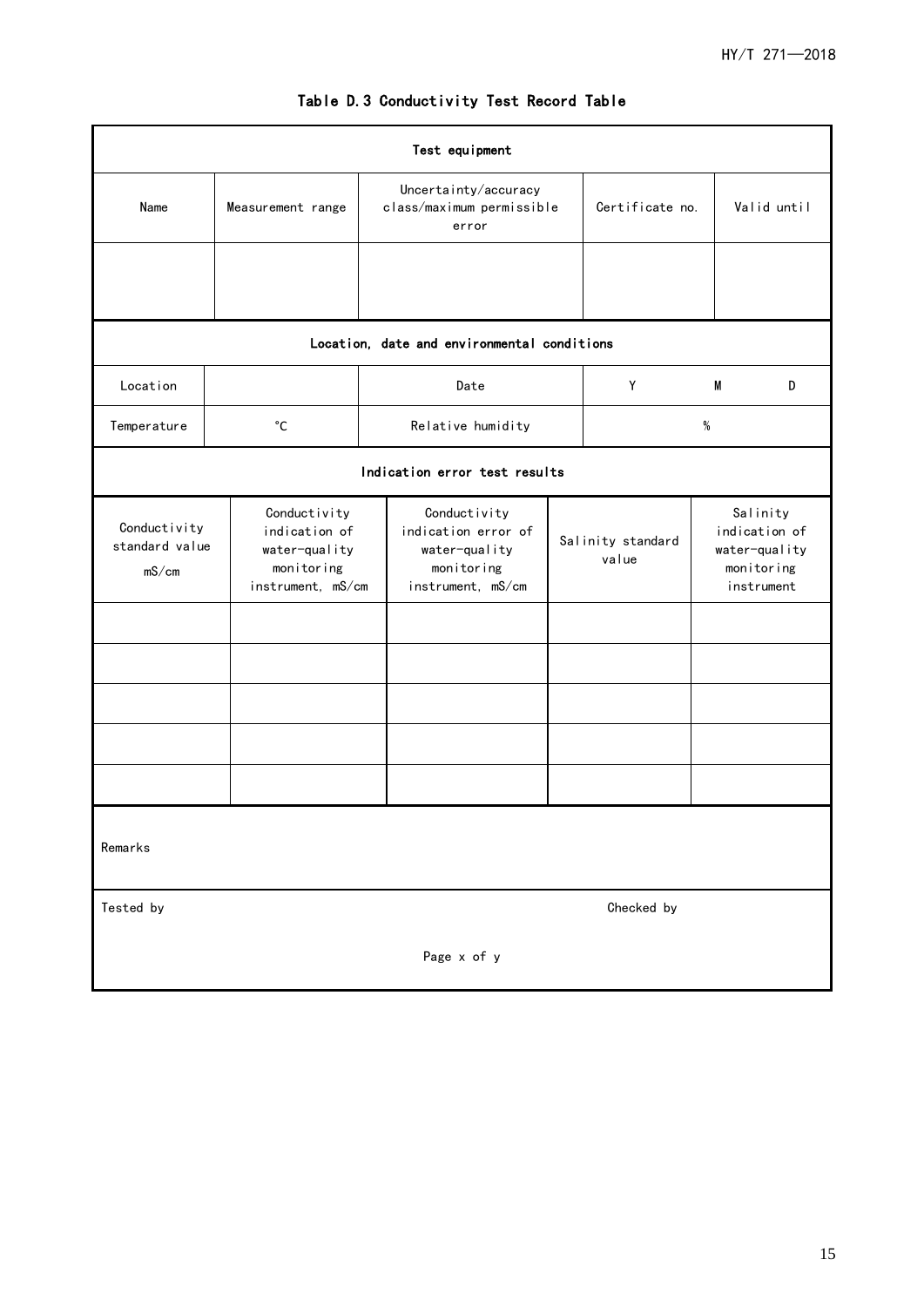| Test equipment                   |                   |                   |                                                            |                                             |                                               |       |                     |  |
|----------------------------------|-------------------|-------------------|------------------------------------------------------------|---------------------------------------------|-----------------------------------------------|-------|---------------------|--|
| Name                             | Measurement range |                   | Uncertainty/accuracy<br>class/maximum<br>permissible error |                                             | Certificate<br>no.                            |       | Valid until         |  |
|                                  |                   |                   |                                                            |                                             |                                               |       |                     |  |
|                                  |                   |                   |                                                            |                                             |                                               |       |                     |  |
|                                  |                   |                   |                                                            |                                             |                                               |       |                     |  |
|                                  |                   |                   |                                                            | Location, date and environmental conditions |                                               |       |                     |  |
| Location                         |                   |                   |                                                            | Date                                        |                                               | Y/M/D |                     |  |
| Temperature                      |                   | $^{\circ}{\rm C}$ |                                                            |                                             |                                               | $\%$  |                     |  |
| Indication error test results    |                   |                   |                                                            |                                             |                                               |       |                     |  |
| Sensor no.                       |                   |                   |                                                            |                                             |                                               |       |                     |  |
| Temperature<br>$^{\circ}{\rm C}$ |                   | pH standard value |                                                            |                                             | pH indication of water-<br>quality monitoring |       | pH indication error |  |
|                                  |                   |                   |                                                            |                                             |                                               |       |                     |  |
|                                  |                   |                   |                                                            |                                             |                                               |       |                     |  |
|                                  |                   |                   |                                                            |                                             |                                               |       |                     |  |
|                                  |                   |                   |                                                            |                                             |                                               |       |                     |  |
|                                  |                   |                   |                                                            |                                             |                                               |       |                     |  |
|                                  |                   |                   |                                                            |                                             |                                               |       |                     |  |
| Remarks                          |                   |                   |                                                            |                                             |                                               |       |                     |  |
| Checked by<br>Tested by          |                   |                   |                                                            |                                             |                                               |       |                     |  |
| Page x of y                      |                   |                   |                                                            |                                             |                                               |       |                     |  |

# Table D.4 pH Test Record Table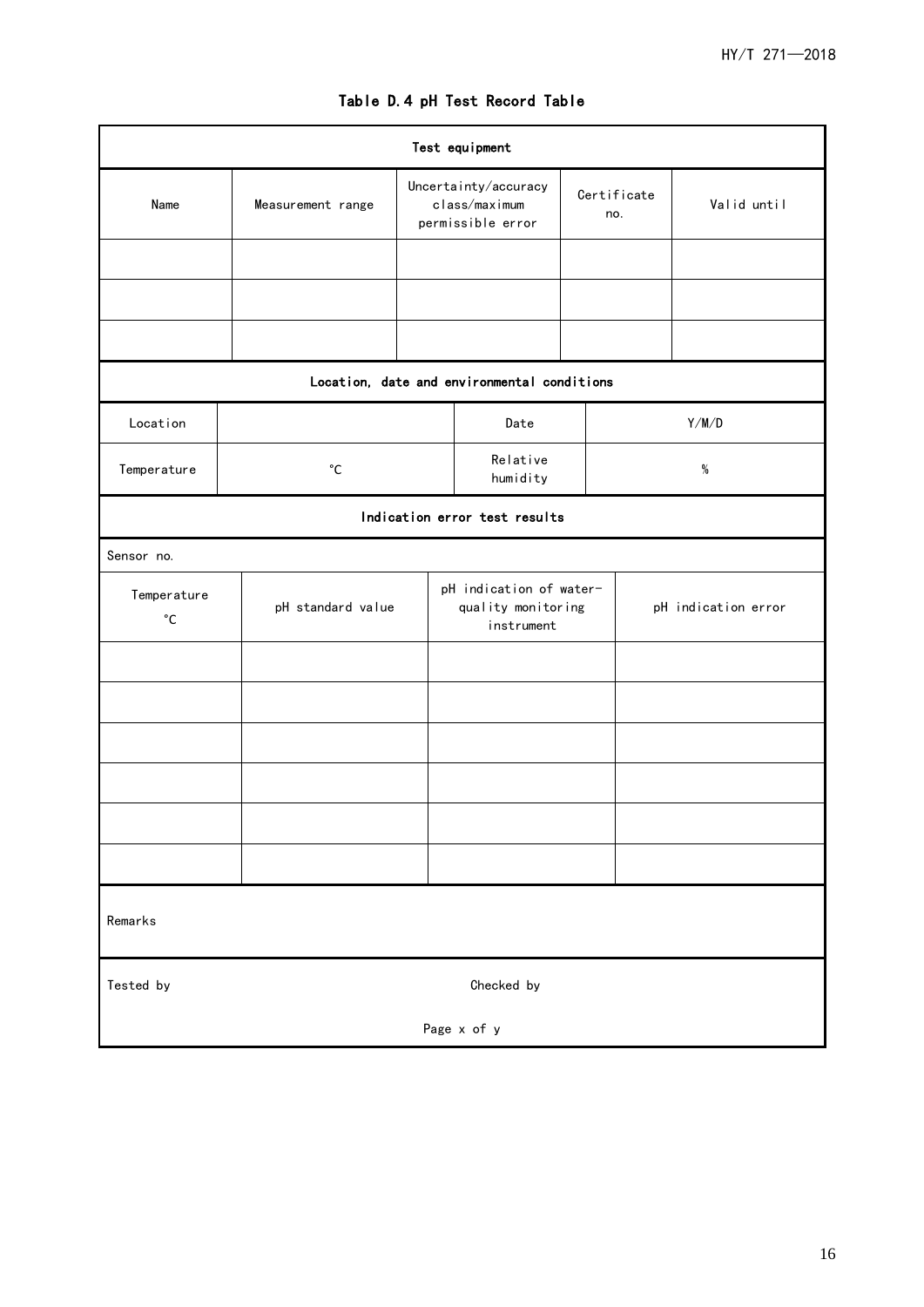|                     |                      |              |                                                             |                    | Test equipment                                                |  |             |             |                      |  |
|---------------------|----------------------|--------------|-------------------------------------------------------------|--------------------|---------------------------------------------------------------|--|-------------|-------------|----------------------|--|
| Name                | Measurement<br>range |              | Uncertainty/accuracy<br>class/ maximum<br>permissible error |                    | Certificate no.                                               |  |             | Valid until |                      |  |
|                     |                      |              |                                                             |                    |                                                               |  |             |             |                      |  |
|                     |                      |              |                                                             |                    | Location, date and environmental conditions                   |  |             |             |                      |  |
| Location            |                      |              |                                                             | Y/M/D<br>Date      |                                                               |  |             |             |                      |  |
| Temperature         |                      |              | $^{\circ}{\rm C}$                                           |                    | Relative<br>humidity                                          |  |             |             |                      |  |
|                     |                      |              |                                                             |                    | Titration results                                             |  |             |             |                      |  |
| Temperature         |                      | Iodine flask |                                                             | Iodine flask       | Volume of Na <sub>2</sub> S <sub>2</sub> O <sub>3</sub>       |  | Titration   |             | Average,             |  |
| , $^{\circ}{\rm C}$ |                      | no.          |                                                             | volume, mL         | consumed, mL                                                  |  | value, mg/L |             | mg/L                 |  |
|                     |                      |              |                                                             |                    |                                                               |  |             |             |                      |  |
|                     |                      |              |                                                             |                    |                                                               |  |             |             |                      |  |
|                     |                      |              |                                                             |                    |                                                               |  |             |             |                      |  |
|                     |                      |              |                                                             |                    |                                                               |  |             |             |                      |  |
|                     |                      |              |                                                             |                    | Indication error test results                                 |  |             |             |                      |  |
| Temperature,        |                      |              |                                                             | DO standard value, |                                                               |  |             |             | DO indication error, |  |
| $^{\circ}{\rm C}$   |                      |              | mg/L                                                        |                    | DO indication of water-quality<br>monitoring instrument, mg/L |  |             | mg/L        |                      |  |
|                     |                      |              |                                                             |                    |                                                               |  |             |             |                      |  |
|                     |                      |              |                                                             |                    |                                                               |  |             |             |                      |  |
|                     |                      |              |                                                             |                    |                                                               |  |             |             |                      |  |
| Remarks             |                      |              |                                                             |                    |                                                               |  |             |             |                      |  |
| Tested by:          |                      |              |                                                             |                    | Checked by:                                                   |  |             |             |                      |  |
|                     |                      |              |                                                             |                    | Page x of y                                                   |  |             |             |                      |  |

## Table D.5 DO Test Record Table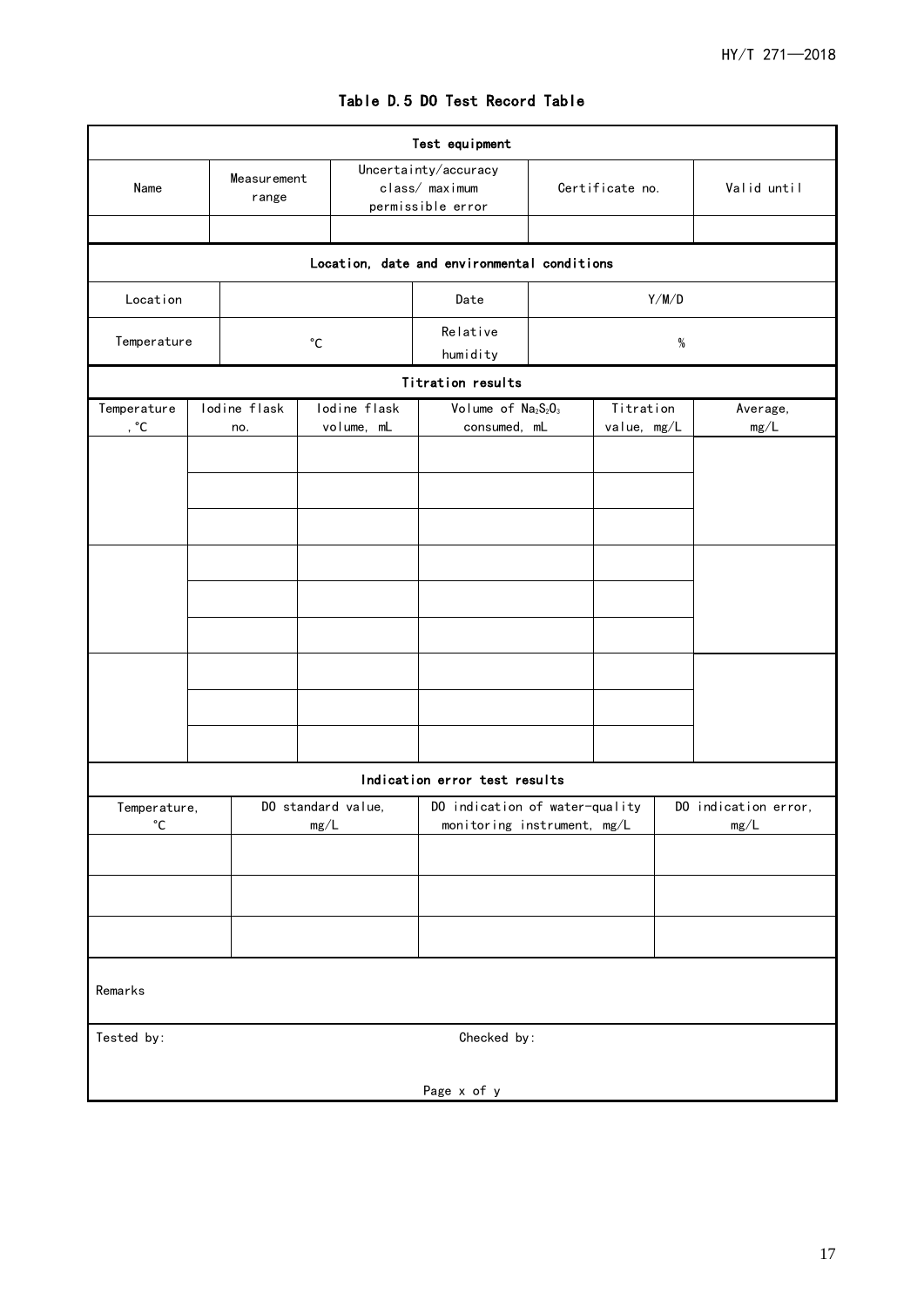| Test equipment                          |            |                   |                                                                      |                                                             |                    |                                           |             |  |
|-----------------------------------------|------------|-------------------|----------------------------------------------------------------------|-------------------------------------------------------------|--------------------|-------------------------------------------|-------------|--|
| Name<br>Measurement range               |            |                   |                                                                      | Uncertainty/accuracy<br>class/ maximum<br>permissible error | Certificate<br>no. |                                           | Valid until |  |
|                                         |            |                   |                                                                      |                                                             |                    |                                           |             |  |
|                                         |            |                   |                                                                      |                                                             |                    |                                           |             |  |
|                                         |            |                   |                                                                      |                                                             |                    |                                           |             |  |
|                                         |            |                   |                                                                      | Location, date and environmental conditions                 |                    |                                           |             |  |
| Location                                |            |                   |                                                                      | Date                                                        |                    | Y/M/D                                     |             |  |
| Temperature                             |            | $^{\circ}{\rm C}$ |                                                                      | Relative humidity                                           |                    |                                           | $\%$        |  |
|                                         |            |                   |                                                                      | Indication error test results                               |                    |                                           |             |  |
| Turbidity standard value,<br><b>NTU</b> |            |                   | Turbidity indication of water-<br>quality monitoring instrument, NTU |                                                             |                    | Turbidity indication error,<br><b>NTU</b> |             |  |
|                                         |            |                   |                                                                      |                                                             |                    |                                           |             |  |
|                                         |            |                   |                                                                      |                                                             |                    |                                           |             |  |
|                                         |            |                   |                                                                      |                                                             |                    |                                           |             |  |
|                                         |            |                   |                                                                      |                                                             |                    |                                           |             |  |
|                                         |            |                   |                                                                      |                                                             |                    |                                           |             |  |
|                                         |            |                   |                                                                      |                                                             |                    |                                           |             |  |
|                                         |            |                   |                                                                      |                                                             |                    |                                           |             |  |
| Remarks                                 |            |                   |                                                                      |                                                             |                    |                                           |             |  |
| Tested by                               | Checked by |                   |                                                                      |                                                             |                    |                                           |             |  |
| Page x of y                             |            |                   |                                                                      |                                                             |                    |                                           |             |  |

# Table D.6 Turbidity Test Record Table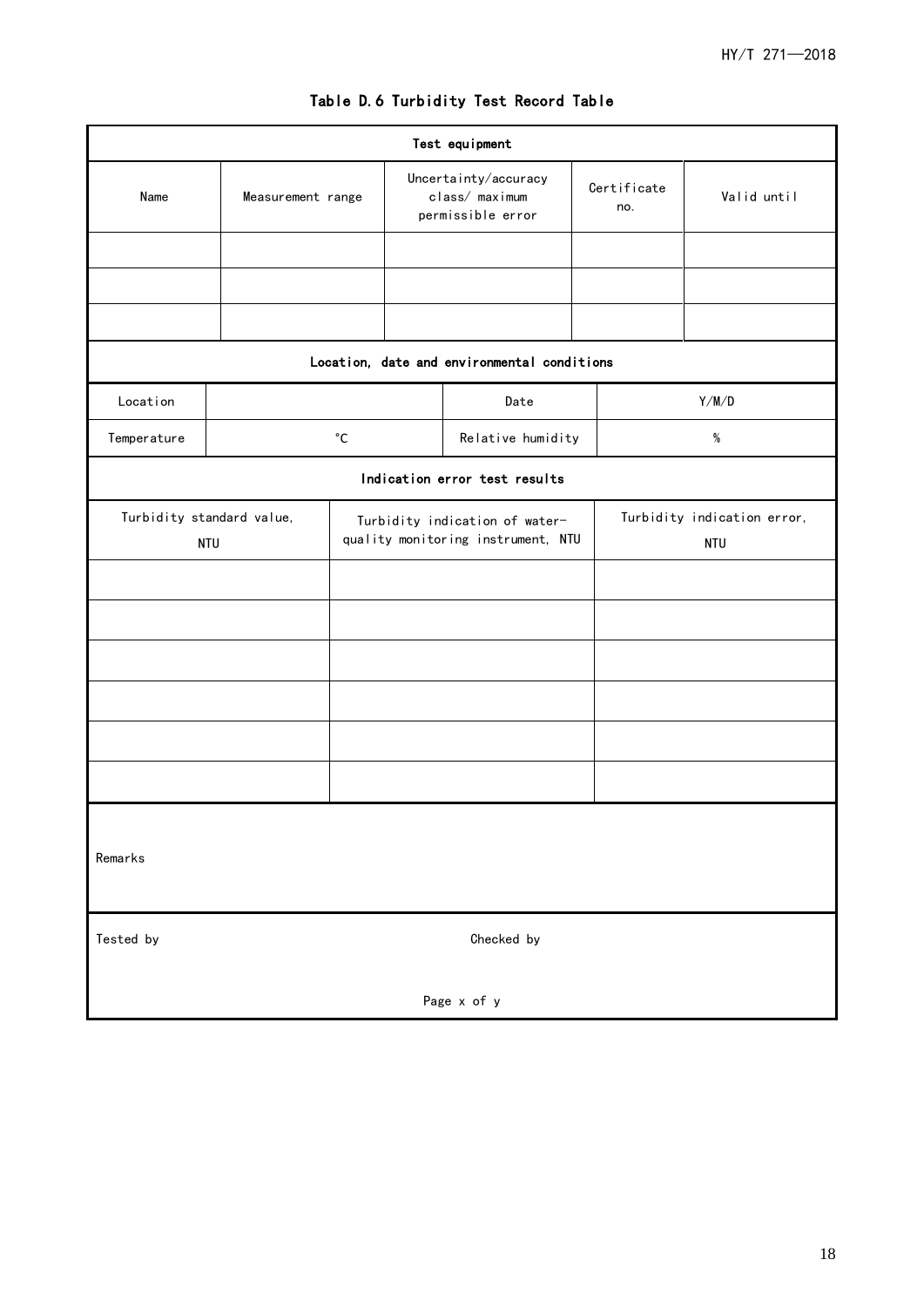$\overline{\mathbf{1}}$ 

| Test equipment                    |                           |                   |                                                                                |                             |      |             |  |  |  |
|-----------------------------------|---------------------------|-------------------|--------------------------------------------------------------------------------|-----------------------------|------|-------------|--|--|--|
| Name                              | Measurement<br>range      |                   | Certificate<br>Uncertainty/accuracy class/<br>maximum permissible error<br>no. |                             |      | Valid until |  |  |  |
|                                   |                           |                   |                                                                                |                             |      |             |  |  |  |
|                                   |                           |                   | Location, date and environmental conditions                                    |                             |      |             |  |  |  |
| Location                          |                           |                   | Date                                                                           |                             |      | Y/M/D       |  |  |  |
| Temperature                       |                           | $^{\circ}{\rm C}$ | Relative humidity                                                              |                             | $\%$ |             |  |  |  |
|                                   |                           |                   | Indication error test results                                                  |                             |      |             |  |  |  |
| Temperature,<br>$^{\circ}{\rm C}$ | ORP standard value,<br>mV |                   | ORP indication of water-<br>quality monitoring instrument,<br>mV               | ORP indication error,<br>mV |      |             |  |  |  |
|                                   |                           |                   |                                                                                |                             |      |             |  |  |  |
|                                   |                           |                   |                                                                                |                             |      |             |  |  |  |
|                                   |                           |                   |                                                                                |                             |      |             |  |  |  |
|                                   |                           |                   |                                                                                |                             |      |             |  |  |  |
| Remarks:                          |                           |                   |                                                                                |                             |      |             |  |  |  |
| Tested by                         | Checked by                |                   |                                                                                |                             |      |             |  |  |  |
|                                   |                           |                   | Page x of y                                                                    |                             |      |             |  |  |  |

## Table D.7 ORP Test Record Table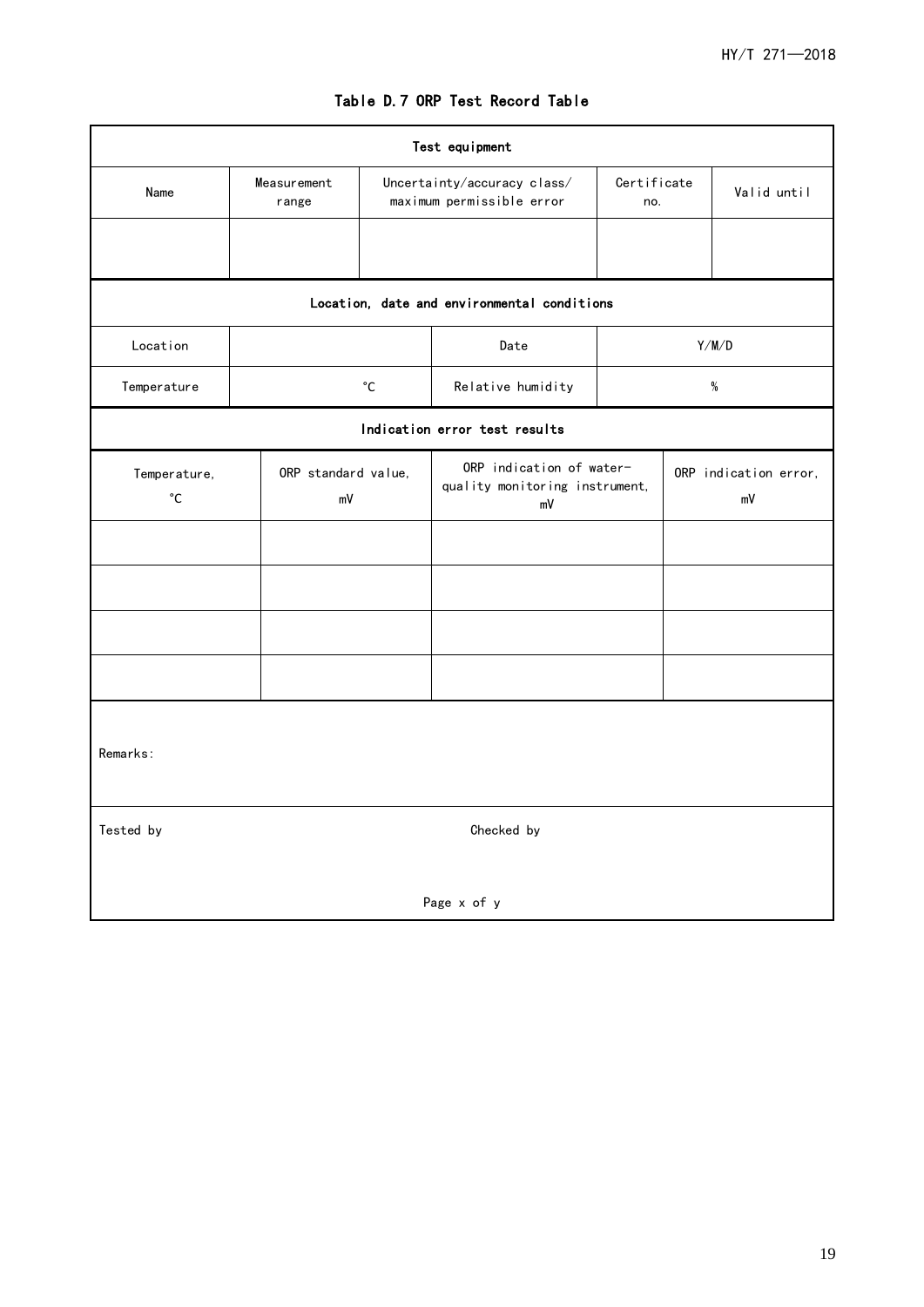# Annex E (Informative Annex) Format of Test report

<span id="page-22-0"></span>The format of test report is given in Tables E.1–E.2.

|  |  | Table E.1 Cover Format of Test Certificate |
|--|--|--------------------------------------------|
|--|--|--------------------------------------------|

| Organization name                 |                 |             |             |  |  |  |  |  |
|-----------------------------------|-----------------|-------------|-------------|--|--|--|--|--|
| <b>Test Report</b><br>Report No.: |                 |             |             |  |  |  |  |  |
| Customer:                         |                 |             |             |  |  |  |  |  |
| Customer Address:                 |                 |             |             |  |  |  |  |  |
| Instrument name:                  |                 |             |             |  |  |  |  |  |
| Model/specification:              |                 |             |             |  |  |  |  |  |
| Serial Number:                    |                 |             |             |  |  |  |  |  |
| Manufacturer:                     |                 |             |             |  |  |  |  |  |
| Issue date:                       |                 |             |             |  |  |  |  |  |
| (Stamp for test)                  |                 | Approved by | (Signature) |  |  |  |  |  |
| Address:                          | Postal<br>code: | Fax:        | Tel:        |  |  |  |  |  |
| EMAIL:                            |                 | Website:    |             |  |  |  |  |  |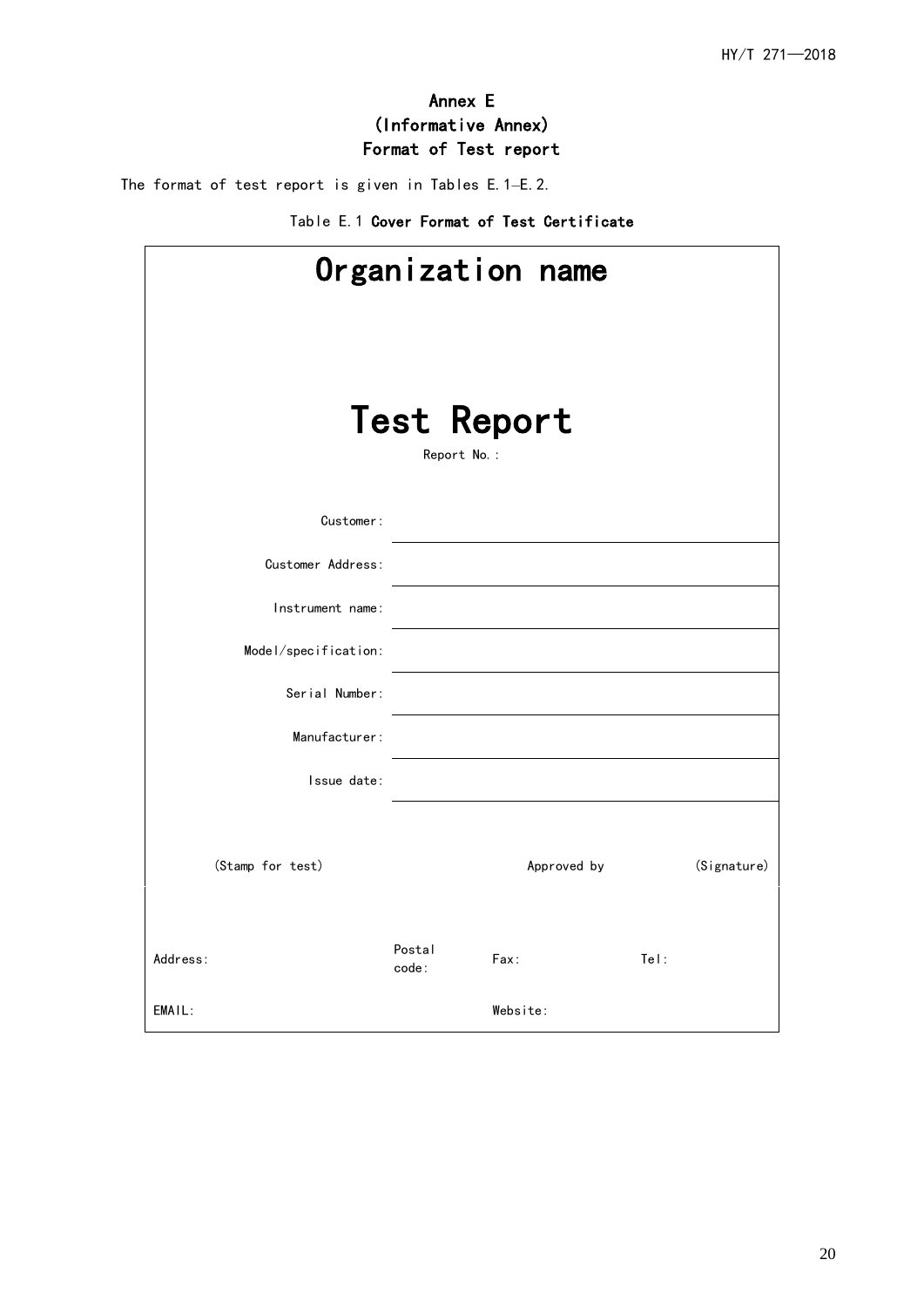| Main measuring instruments used in the test                     |  |                                |                                                          |                                                  |  |             |            |  |  |
|-----------------------------------------------------------------|--|--------------------------------|----------------------------------------------------------|--------------------------------------------------|--|-------------|------------|--|--|
| Name                                                            |  | $\textsf{ModeI}/\textsf{type}$ | Uncertainty/accuracy class/<br>maximum permissible error | Certificate<br>no.                               |  | Valid until |            |  |  |
|                                                                 |  |                                |                                                          |                                                  |  |             |            |  |  |
|                                                                 |  |                                |                                                          |                                                  |  |             |            |  |  |
|                                                                 |  |                                |                                                          |                                                  |  |             |            |  |  |
|                                                                 |  |                                |                                                          | Test date, location and environmental conditions |  |             |            |  |  |
| Location<br>Date                                                |  |                                |                                                          |                                                  |  |             |            |  |  |
| Temperature                                                     |  |                                |                                                          | Relative humidity                                |  |             |            |  |  |
|                                                                 |  |                                |                                                          | Test results                                     |  |             |            |  |  |
| Test item                                                       |  |                                | Technical requirement                                    | Test result                                      |  |             | Conclusion |  |  |
| Appearance inspection                                           |  |                                |                                                          |                                                  |  |             |            |  |  |
| Indication error                                                |  |                                |                                                          |                                                  |  |             |            |  |  |
|                                                                 |  |                                |                                                          |                                                  |  |             |            |  |  |
|                                                                 |  |                                |                                                          |                                                  |  |             |            |  |  |
|                                                                 |  |                                |                                                          |                                                  |  |             |            |  |  |
|                                                                 |  |                                |                                                          |                                                  |  |             |            |  |  |
| Note: Please bring copies of this certificate to the next test. |  |                                |                                                          |                                                  |  |             |            |  |  |
|                                                                 |  |                                |                                                          |                                                  |  |             |            |  |  |

## Table E.2 Back Format of Test Certificate

Tested by Checked by